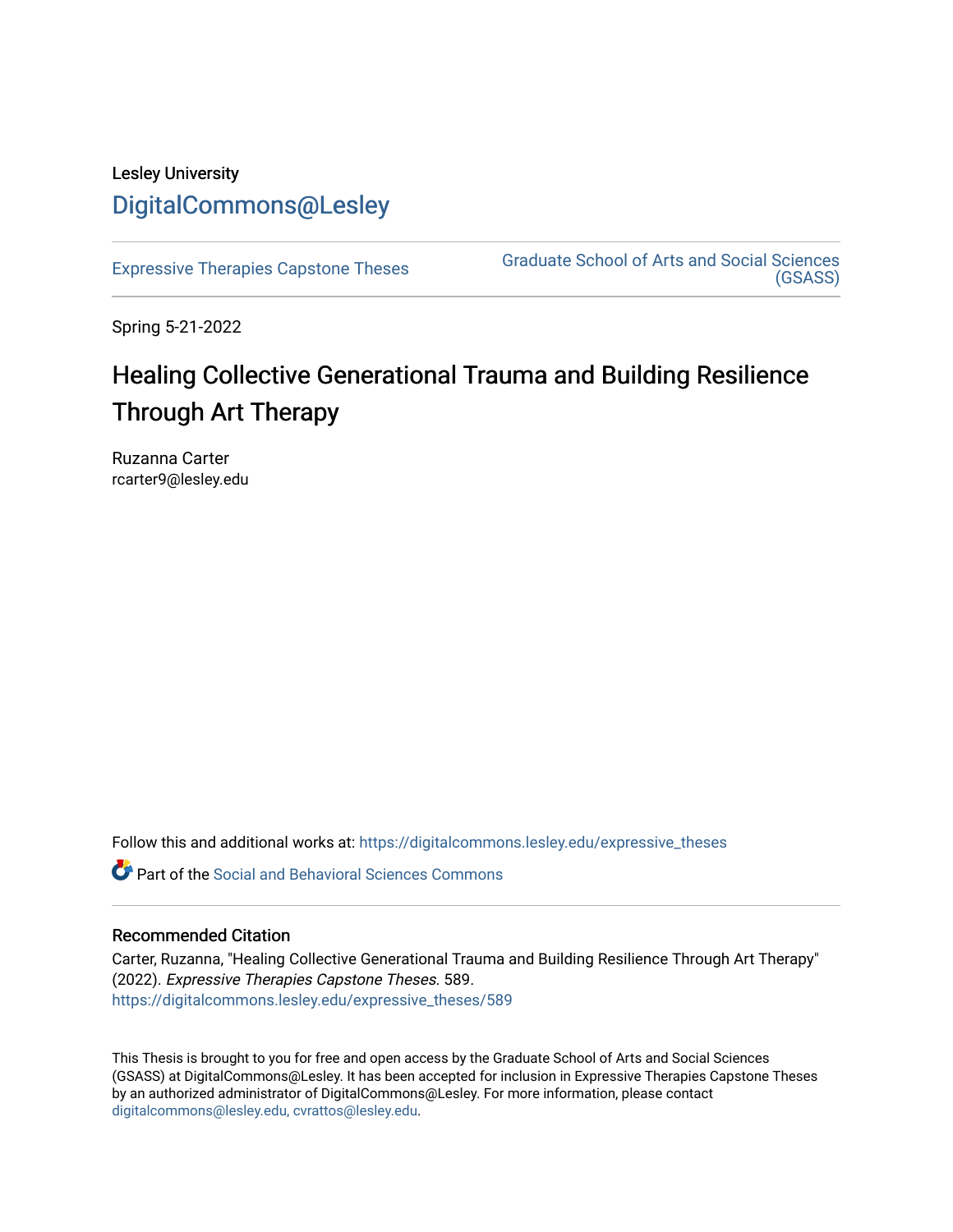## **Healing Collective Generational Trauma**

## **and Building Resilience Through Art Therapy**

Capstone Thesis

Lesley University

May 1, 2022

Ruzanna Carter

Art Therapy

Sarah Hamil, Ph.D., LCSW, RPT-S, ATR-BC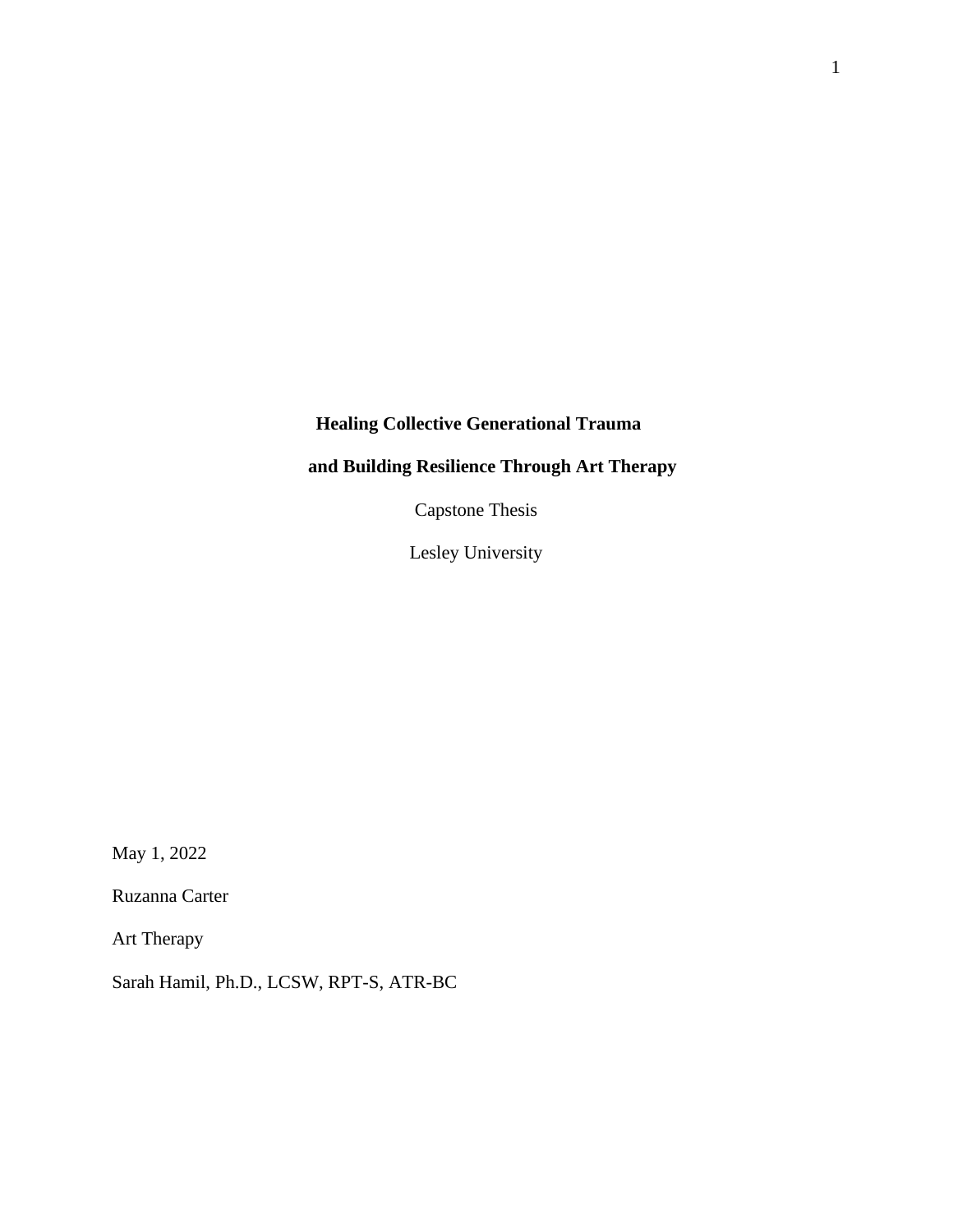#### **Abstract**

Current research is limited in the transmission of transgenerational trauma. Most of the research available on the topic was specific to the survivors of the Holocaust. The focus in this thesis is on the Armenian population and how the trauma of the wars and the Genocide has transmitted to future generations and continues to impact the population today. The literature reviewed for this topic explored how trauma transcends these generations but also how the resilience transcends. My goal was to help build resilience through the artmaking process more in the style of Jungian art therapy in a semi-open studio structure. The artmaking and the response art served as a container in expressing the heaviness of the transgenerational trauma and became a catalyst for the reflection on the transmission of resilience. Specific to the Armenian culture, the Armenian population does not tend to seek therapy or talk about their feelings, so in this process the artmaking aided in expressing the trauma with a creative outlet through the exploration of various art materials.

*Keywords*: collective trauma, transgenerational trauma, intergenerational trauma, resilience, Jungian art therapy, Armenia(n)

*This author identifies as a white, straight, middle-class, minority woman from Armenia.*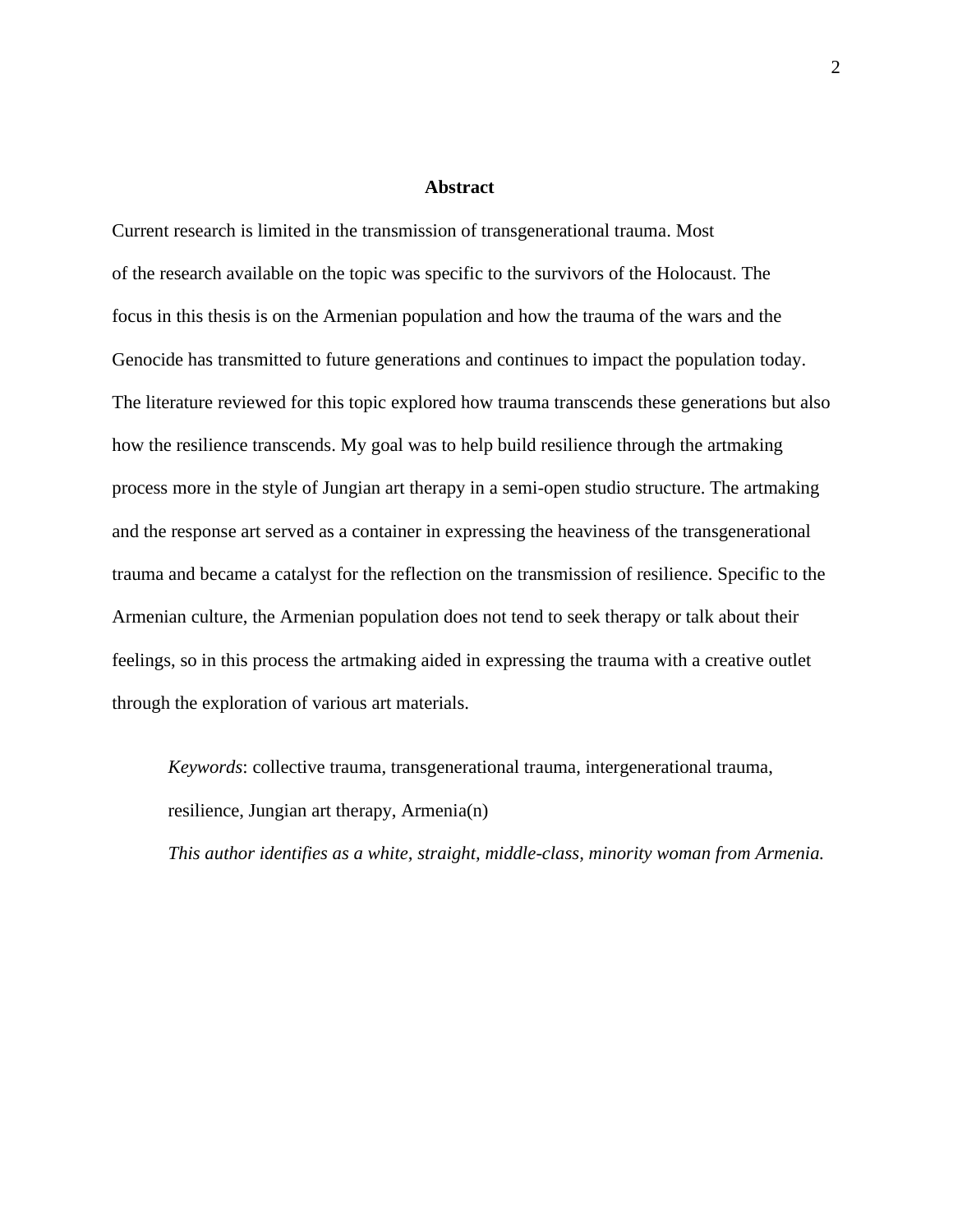### **Healing Collective Transgenerational Trauma and Building Resilience Through Art Therapy**

The topic for my thesis is part of my ongoing personal self-realization and selfexploration within the context of my culture and how cultural generational trauma has impacted my life, given that I am of Armenian descent. I came to the United States in 1992 after the collapse of the Soviet Union, which had left Armenia living in a blockade with a limited supply of water, electricity, and food. Coming to the United States was a culture shock for me and complicated the trauma I had lived through in Armenia, with a horrific earthquake in 1988 and the blockade which resulted in many deaths due to poor living conditions. As I got older I had survivor's guilt, having been "lucky" to have family in the US while so many perished back home.

Armenia was the first nation to adopt Christianity in 301 A.D. Therefore Christianity is a big part of the Armenian cultural identity. Another big part of their cultural identity is the rich, vast, and sad history that seems to keep repeating itself. Armenia has suffered many wars defending its land, its faith, its people and its culture. The wars that started in the late 1800s and early 1900s with the Ottoman Empire are continuing with their descendants in Turkey and Azerbaijan. Turkey and Azerbaijan have tried to get Armenians to convert to Islam or be killed and the culture extinguished. The term genocide describes destructive actions undertaken with the purposeful intent to destroy a specific group of people based on some perceived difference – usually racial or religious (Burleson & Giordano, 2016). Since Armenians are Christian, this was the basis of the 1915 Armenian Genocide, when almost 2,000,000 Armenians were taken out of their homes and marched to their brutal deaths. Every year on April 24th Armenians all over the world mourn those who were killed during this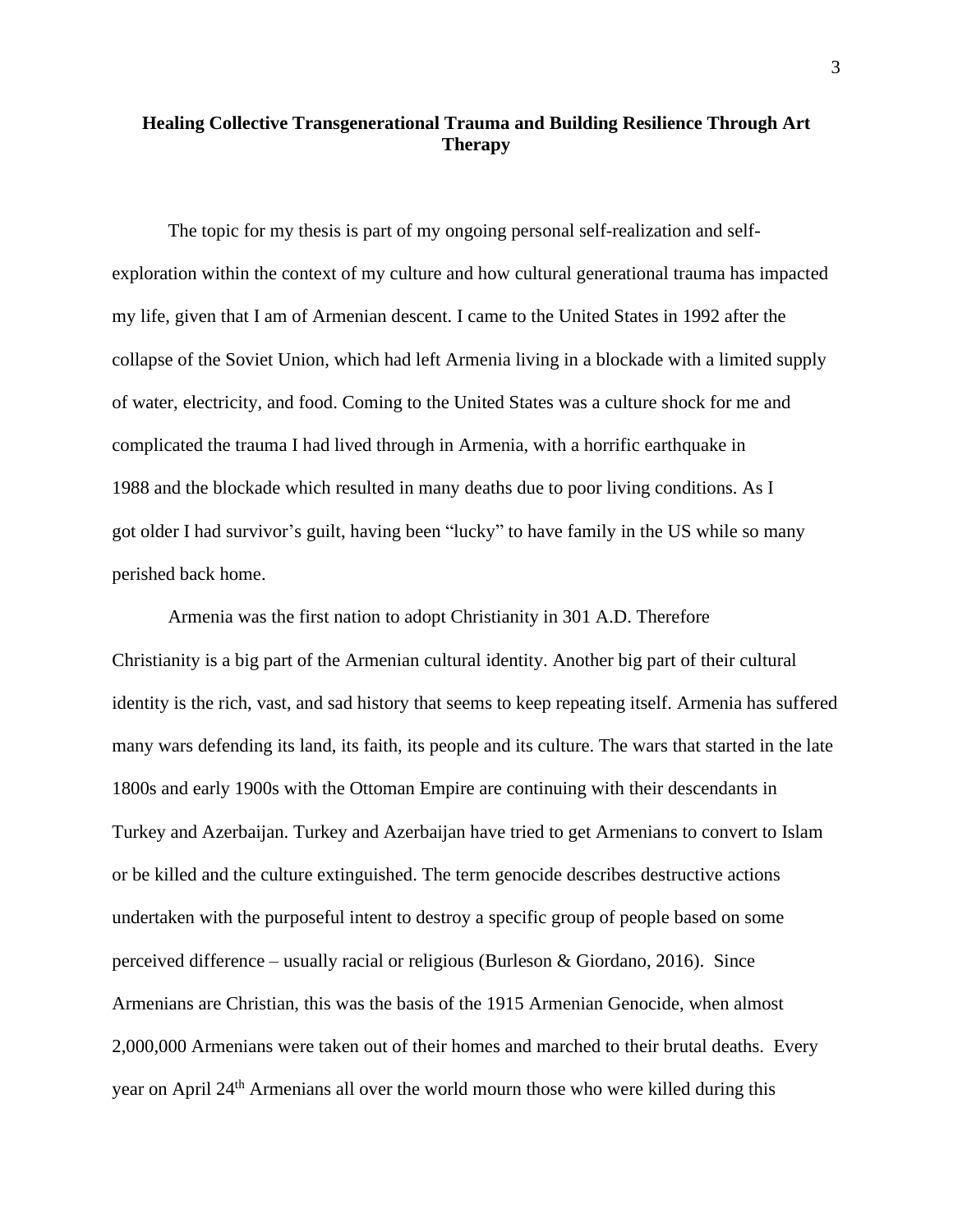genocide. Most of the Armenian population are not direct descendants of those that had survived, but they mourn and pass this down to future generations.

In the fall of 2020, Turkey and Azerbaijan joined forces to finish the genocide their ancestors had started. More Armenians were killed, children orphaned, and churches, schools and, hospitals burned down in their efforts to eradicate Armenians, yet they failed once more. More Armenians were directly impacted by this war that continues in 2022 at the writing of this thesis project, even those living in the diaspora.

Thousands of Armenians living in Artsakh (part of Armenia now under Azerbaijan's control) are regularly subjected to terrorist and genocidal acts. In the winter months of 2022, in sub-freezing weather, Azerbaijan had cut off heating fuel and electricity to Artsakh and the world is silent once more. This is taking an emotional toll on Armenians not only living in Armenia but around the world. Then to this we add familial generational traumas that have been carried as burdens and passed down to children and grandchildren. Braga et al. (2012) stated, "The consequences of traumatic events are not limited to the persons immediately exposed to the event, and they often affect significant others in their environment such as family, friends, and caregivers" (p.8).

Clinical studies reported a wide range of affective and emotional symptoms transmitted over generations: distrust of the world, impaired parental function, chronic sorrow, inability to communicate feelings, an ever-present fear of danger, pressure for educational achievement, separation anxiety, lack of entitlement, unclear boundaries, and overprotectiveness within a narcissist family system (Braga et al., 2012).

This thesis will examine how to build resilience through art making and to help heal generational traumas so that future generations can live happier, healthier lives. That is not to say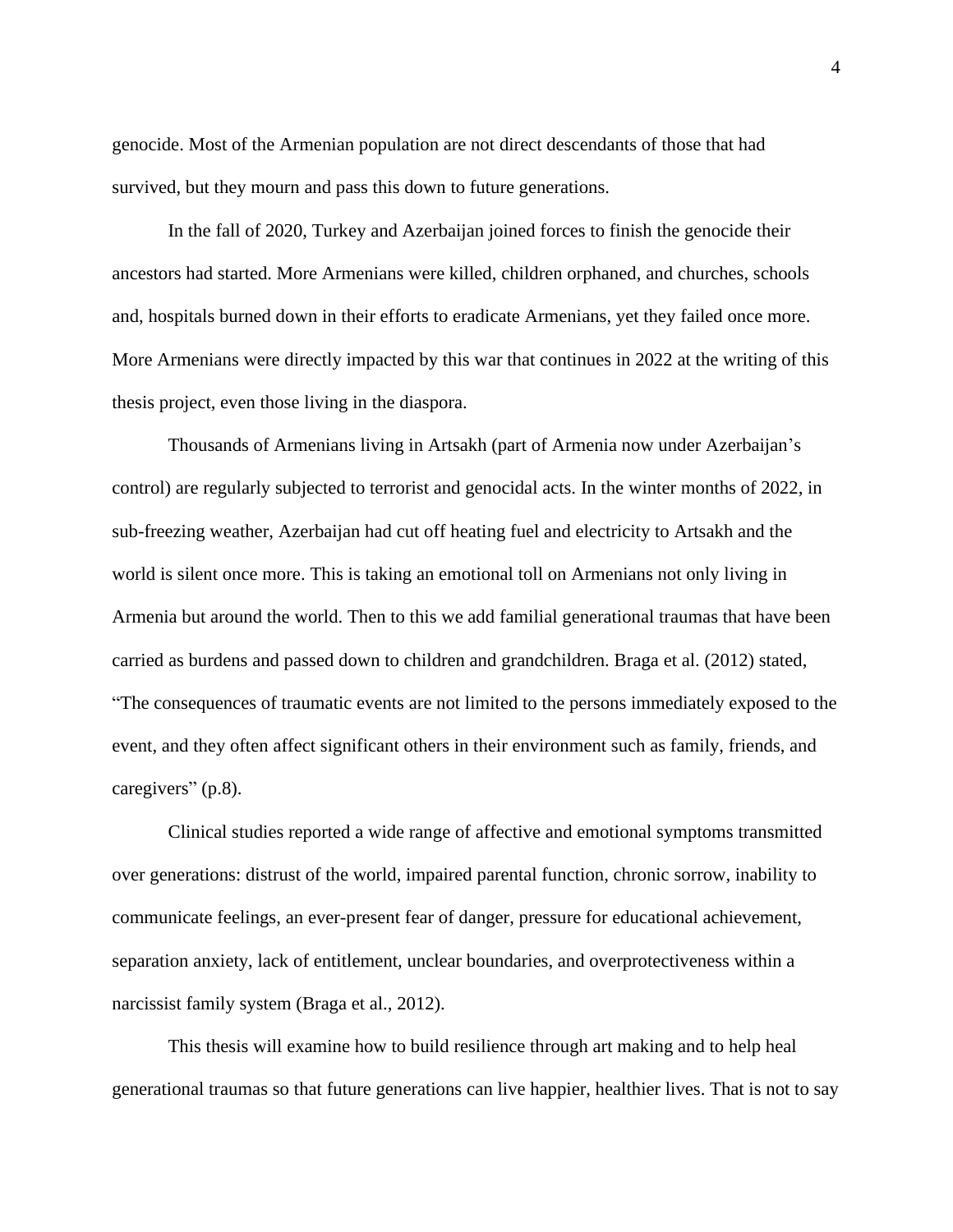that they should forget where they came from and who they are, but they should not carry this sad history on their shoulders like a burden.

In the May 2013 Discover Magazine's lead article (p.6), Dan Hurley summarized the findings of behavioral epigenetics that traumatic experiences in our past, or in our recent ancestor's past, leave molecular shards adhering to our DNA … like silt deposited on the cogs of a finely tuned machine after the seawater of a tsunami recedes, thus our experiences, and those of our forebearers, are never gone, even if they have been forgotten. They become a part of us, a molecular residue holding fast to our genetic scaffolding. The DNA remains the same, but psychological and behavioral tendencies are inherited. (Greedy, 2013, p. 93)

In my theoretical orientation I lean towards Jungian art therapy because of the influences of my history and culture. Jung resonates with me on different levels. Symbolism is an inherent part of Jungian art therapy, and Armenians in general, myself included value personal and cultural symbols in art making, crafts, architecture, etc. Jung was interested in symbols, but his primary focus was on the spontaneous image that arose from the unconscious to express both personal and primordial elements (Swan-Foster, 2018, p. 18). Dreams are also important in the Armenian culture and dream analysis was an important part of Jung's theory. In my response art I incorporated the use of symbols in art making, creating spontaneous art pieces which included pieces of dreams, creating an altered book with daily practices of Mandala drawing, and writing stories and poems with metaphors. During the creation of his *Red Book*, Jung stated that he "found resilience in his own play, art making, and writing" (Swan-Foster, 2018, p. 8).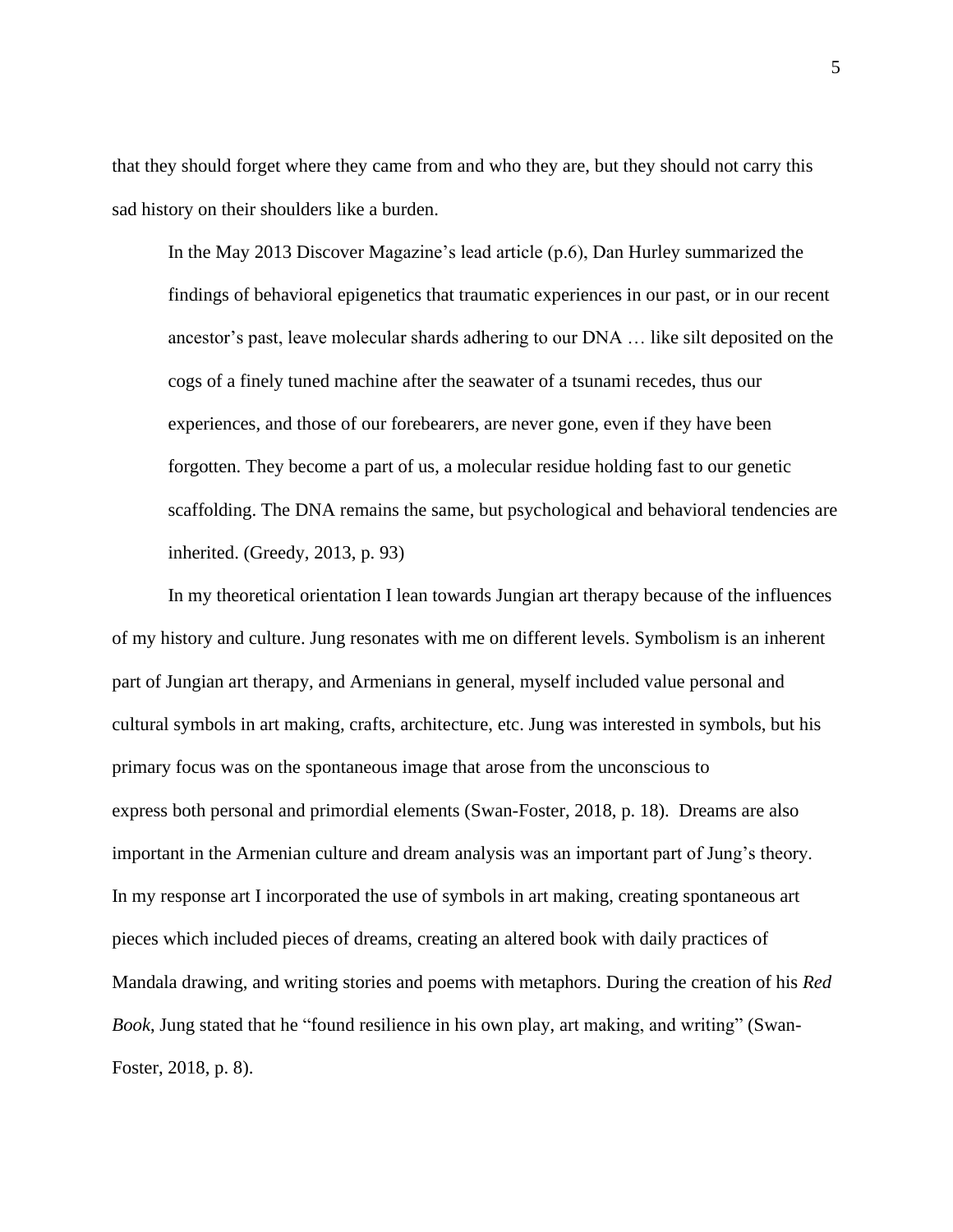The response art detailed in this paper was developed to explore the potential healing and resilience building qualities of art therapy with populations and communities that continue suffering transgenerational trauma. For the purposes of this paper, the focus is on people of Armenian descent who have been directly or indirectly impacted by the Armenian Genocide and the years of continued terror through wars by Turkey and Azerbaijan. There is not a lot of research specific to this topic or this population, but there is enough to indicate the benefits of art therapy and its healing qualities and the prospects of building resilience.

I chose the article "Resilience through Art: Art Therapy with Holocaust Survivors from the Former Soviet Union" because Armenia was part of the former Soviet Union and culturally this can relate more to the Armenian Genocide, and it described how creating art as a response to events, experiences, can build resilience through art therapy, resolve internal conflicts, and allow healing to take place (Keselman, 2020). Cultural trauma impacts members of a collective group when they "feel they have been subjected to a horrendous event that leaves indelible marks upon their group consciousness, marking their memories forever and changing their future identity in fundamental and irrevocable ways" (p.2). As with the Holocaust, the Armenian Genocide is an example of cultural trauma that has disrupted the "cultural homeostasis, values, identity, and sense of belonging" (p.3) of Armenians around the world. In this article Keselman (2020) discussed studies and testimonials of the impact of art, and how "art can provide an integrating and symbolic way of processing trauma" (p.5). In Diamond and Shira's 2018 study,

Holocaust Survivors engaging in art demonstrated greater resilience than both Holocaust Survivors who did not engage in art and the comparison groups of older adults (one group who engaged in art and another group who did not engage in art). (Keselman, 2020, p.6).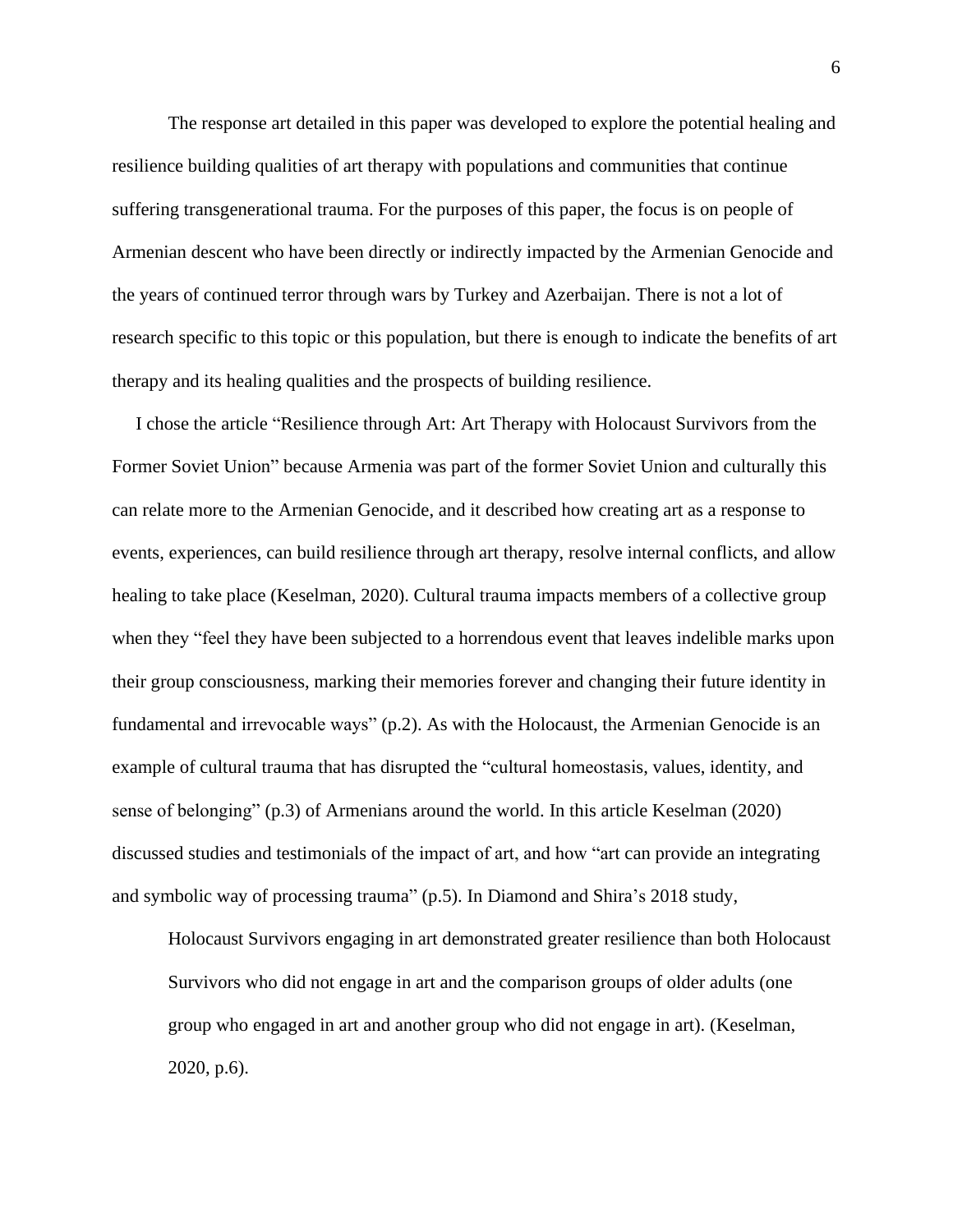The article "Posttraumatic Growth in Youth Survivors of a Disaster: An Arts-Based Research Project" focused on a group of youth who survived the earthquake in Peru in 2007 and focused on how they demonstrated growth after trauma with the help of the arts. A group of faculty from the Expressive Arts Therapies program in Peru "conducted a 9-month art therapy intervention program with children and adolescent survivors of the earthquake who has acute trauma symptoms" (Mohr, 2014, p. 155). The survivors of the Peru earthquake "expressed that participation in the creative arts program had provided relief and even a sense of joy during this stressful time" (Mohr, 2014, p. 155). Mohr conducted an art-based project three years after the earthquake with the same participants to see if there were any experiences of growth and understanding. Mohr (2014) stated:

Posttraumatic growth as a positive experience of change that may occur as a result of a struggle with difficult challenges or trauma which may bring heightened appreciation of meaning in interpersonal relationships, greater sense of personal strength, shifts in priorities, increased appreciation for small life events, and a richer interior life in the existential or spiritual sense. (p. 155)

As the author stated, artmaking becomes a means of expressing discomfort associated with the traumatizing event while empowering imagined possibilities for how positive change can come about, both within the self and in the environment (Mohr, 2014, p. 156). Mohr (2014) chose photo elicitation, followed by art making and community sharing "because research on photo elicitation found that it acted as an effective trigger for memory recall, thereby evoking a more emotional and many-layered response from participants than interviews alone" (p. 157). Mohr attributed other elements to the growth of these youth survivors that were tied to their active participation in their community and being surrounded by proactive adults in said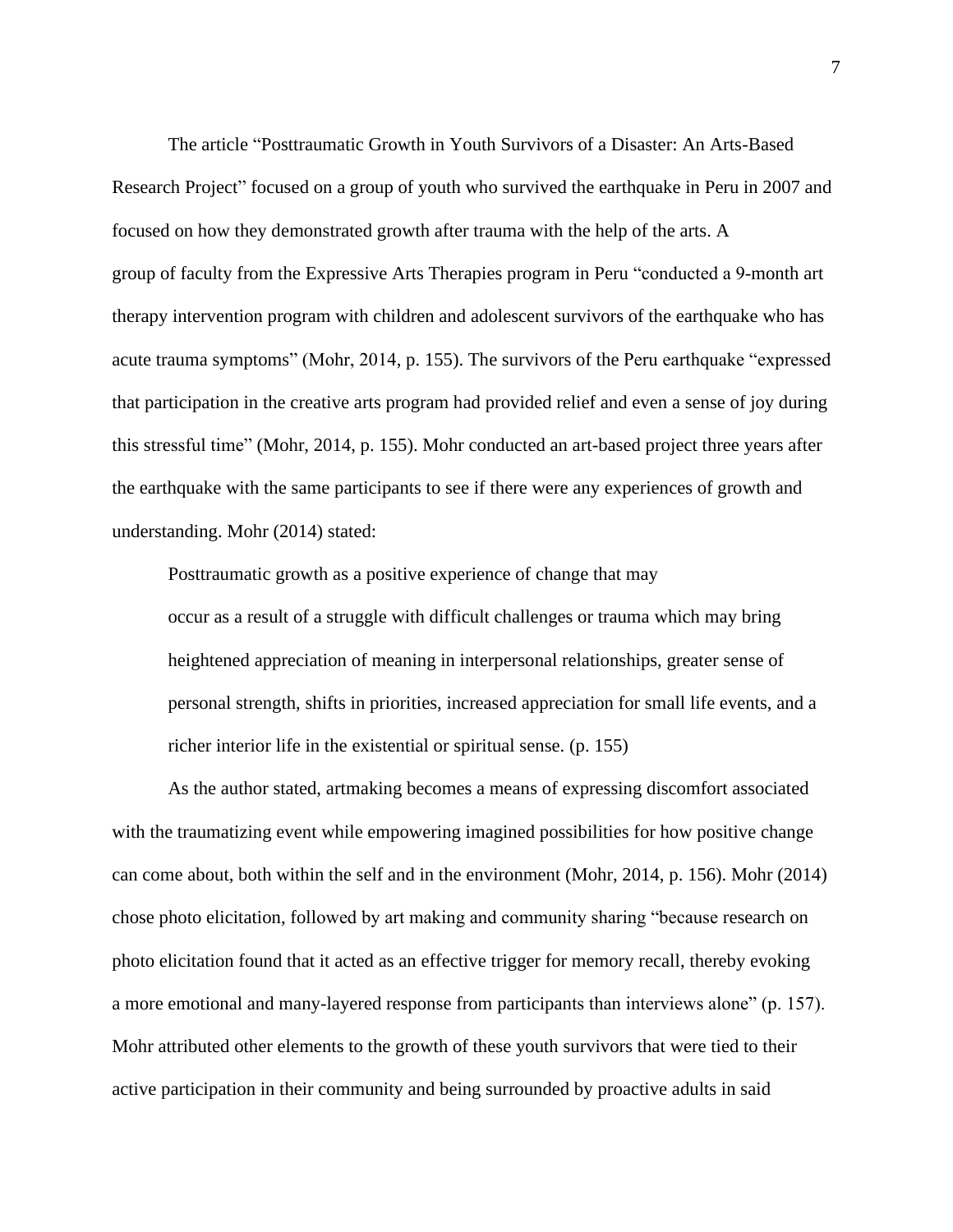community. Mohr (2014) reported that "It is likely that this set of circumstances, as well as their role in it, contributed in large part to their having experienced a sense of posttraumatic growth" (p. 157). According to the American Art Therapy Association, art therapy is defined as, "an integrative mental health and human services profession that enriches the lives of individuals, families, and communities through active artmaking, creative process, applied psychological theory, and human experience within a psychotherapeutic relationship" (2017). The literature supported community-based art therapy interventions to conduct with survivors of the recent war in Armenia to build resilience and alter the impact of transgenerational trauma.

#### **Literature Review**

#### **Generational, Intergenerational, and Transgenerational Trauma**

Rosenthal's (2021) article on Intergenerational Trauma (ITT) discussed how trauma is stored in the body and is also transmitted from person to person on a body level through biological and environmental means. "It is important to understand that transmission occurs through the body, and therefore must be treated through the body" with somatic interventions (Rosenthal, 2021, p. 80). If these traumatic wounds are not healed, individuals can continue to reenact the story hoping for a new ending (p.81). Rosenthal (2021) further stated "According to the concept of intergenerational trauma, psychological trauma can not only impact one's lived experience, but can also be transmitted from parents to children, and continue to be passed on by families and communities across generations" (p.81). According to epigenetic studies, gene expression and how one reacts to certain stimuli can be passed down from parent to offspring. Studies done on the Dutch Hunger Winter (1944-1945), the Swedish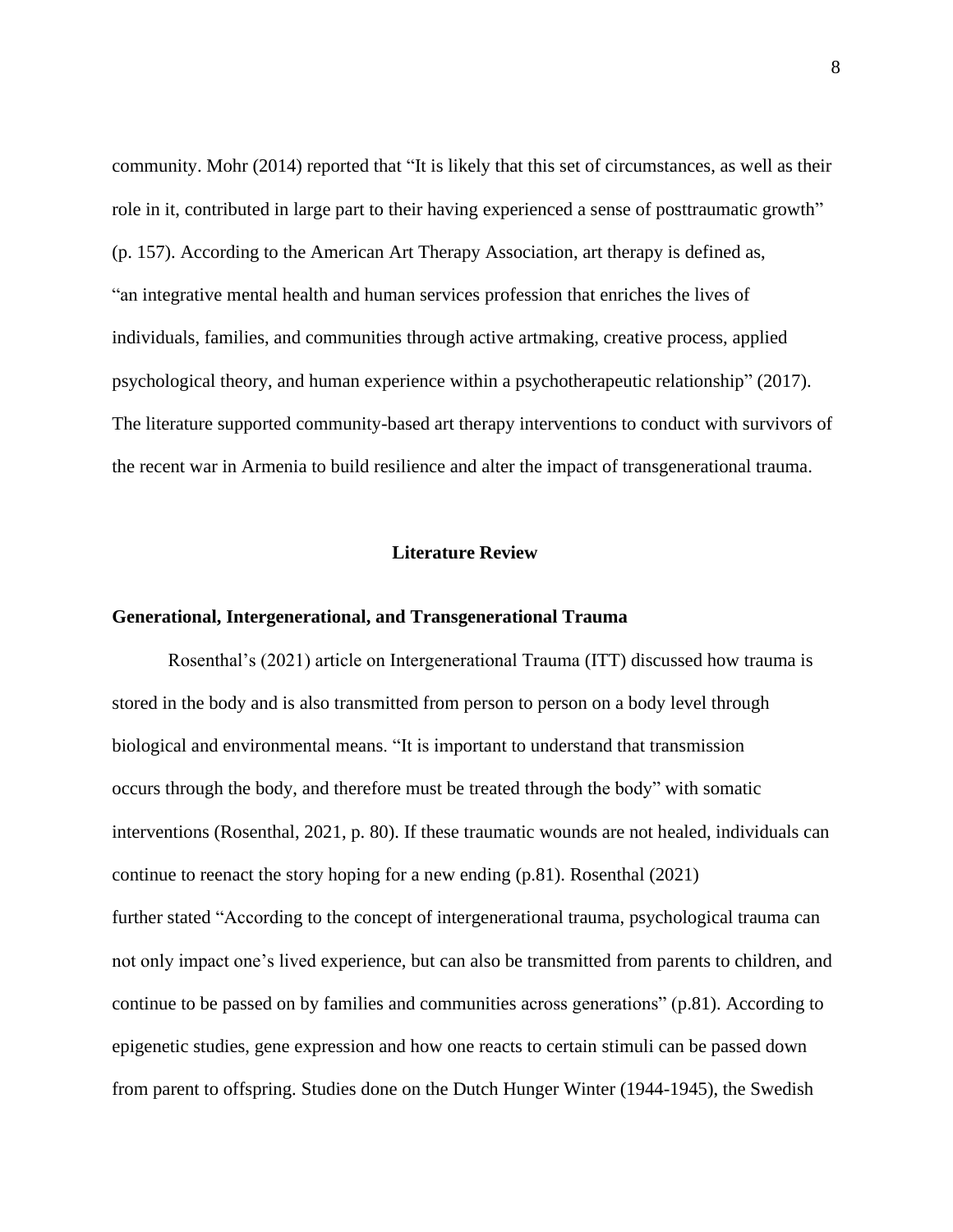famine (1867-1869), the Montreal ice storm (1998), and the Holocaust (1941-1945) support epigenetic transmission of traits by studying offspring of parents who lived through those traumas (Rosenthal, 2021, p. 82). Rosenthal (2021) suggested when helping individuals heal from wounds and symptoms related to ITT, it is necessary to explore how systems of oppression might be affecting the client, and how telling one's story, or silence, can affect the healing process (p.84).

Braga et al. (2012) conducted a study with offspring of Holocaust survivors, and their methodology showed how the survivors dealt with parental trauma. The authors used the Grounded Theory approach to present the transgenerational transmission of trauma and the transmission of resilience patterns. "Many studies suggest that genocides in Rwanda, Nigeria, Cambodia, Armenia and former Yugoslavia brought about distinct psychopathological symptoms in offspring of survivors", such as depression, PTSD, attention deficits and behavioral disorders (Braga et al., 2012, p. 1). The authors discovered that communication style had a significant impact on the manner in which members of the second generation integrate their parents' traumatic experiences into their lives (p.4). The experience of trauma for the offspring presented as a wide range of manifestations like having terrifying world view and attempts to anticipate disaster. They also expressed feeling a lack of rootedness and belonging. Some of the participants mentioned the crucial role of art in symbolically working over traumatic parental experiences. Braga et al. (2012) stated "faced with unspeakable trauma, fictional recreation and other forms of artistic output and realization were privileged means of resilience reported by the second generation" (p.7). The authors concluded that just as the trauma can be conveyed transgenerationally, as does the possibility of overcoming trauma, with the development of resilience mechanisms by the survivors' offspring.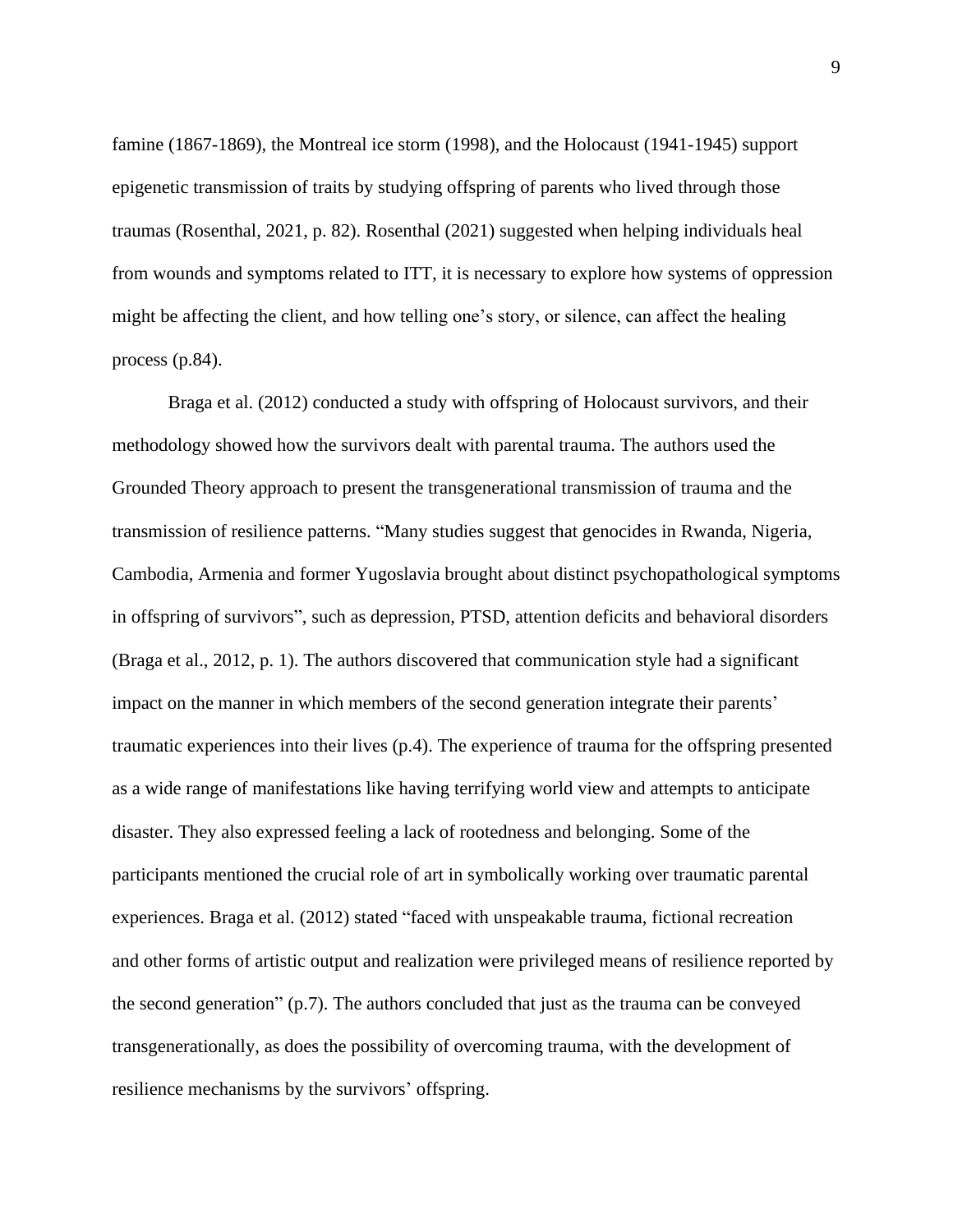Sarkissian and Sharkey (2021) also focused on the transmission of trauma through familial mental health, specifically for descendants of the Armenian Genocide. The authors further stated:

For the Armenian community, the unresolved historical loss of the Armenian Genocide of 1915, with the threat of acculturation for such a large diasporic population, a continued denial by the perpetrators, as well as subsequent generations' refugee experiences, may further exasperate the impact of transgenerational trauma from genocide. (p.1)

Given the modern devastation caused by genocidal acts across the world and the continued impact of historical genocides, it is critical to better address the mental health impact on survivors and their descendants. A study on the descendants of the Tutsi genocide in Rwanda found that exposure to higher numbers of traumatic stressors during the war, levels of physical illness, and levels of social integration all predicted symptoms of PTSD among children of survivors (Sarkissian &Sharkey, 2021, p. 3). Given the history of genocide and multiple generations of displacement, Armenians have generally maintained a strong ethnic identity and an agenda to acculturate (i.e., adapt to the mainstream culture) quickly and assimilate (i.e., losing the home culture) slowly. As William Saroyan (1935) stated:

I should like to see any power of the world destroy this race, this small tribe of unimportant people, whose wars have all been fought and lost, whose structures have crumbled, literature is unread, music is unheard, and prayers are no more answered. Go ahead, destroy Armenia. See if you can do it. Send them into the desert without bread or water. Burn their homes and churches. Then see if they will not laugh, sing, and pray again. For when two of them meet anywhere in the world, see if they will not create a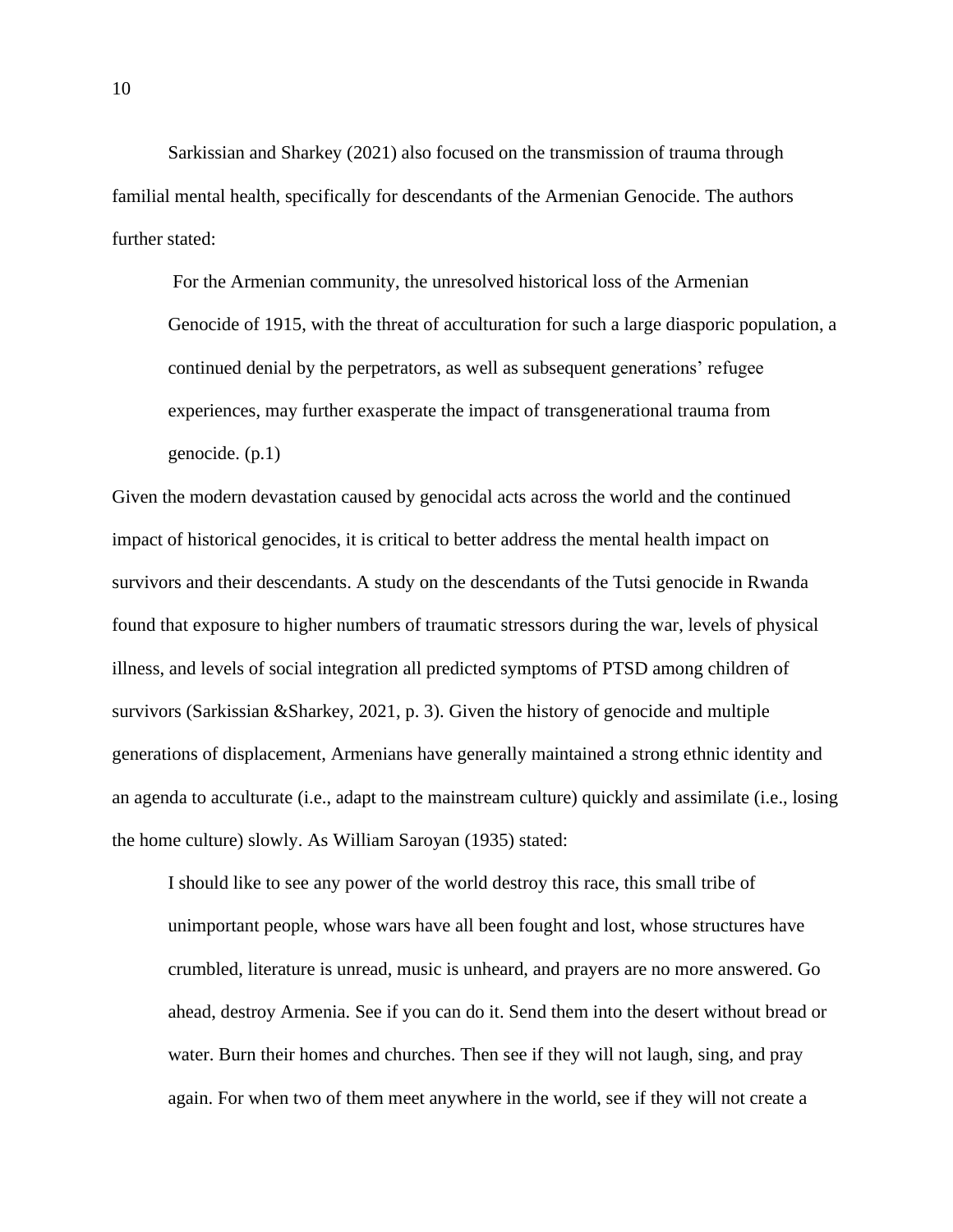#### New Armenia. (p.438)

This quote exemplifies the assigned importance of ethnic identity and community connectedness among Armenians. Sarkissian and Sharkey (2021) agreed by stating that "Given the strong values of both familism and collectivism, impacts may be influenced by both direct familial exposure and cultural identity" (p. 5). Sarkissian and Sharkey (2021) suggested that treatment of transgenerational trauma may need to focus on building community strengths and resilience while acknowledging and addressing discrimination rather than approaching treatment from a more individualistic, Western lens. Additionally, Armenians have demonstrated many idioms of distress that draw focus to the physical responses to pain and suffering, and practitioners can learn how to support Armenians if they understand the connection between physical idioms of distress and the somatization of mental health needs.

In "Breaking the Chains of Generational Trauma," Marano (2021) discussed how transgenerational trauma is not something that can be easily pinpointed. The author stated, "It is often covert, undefined, and subtle, surfacing through family patterns and forms of hypervigilance, mistrust, anxiety, depression, issues with self-esteem, and other negative coping strategies" (p.1). Marano stated that just as traumatic experiences can be passed down from one generation to the next, so can the capacity for overcoming the trauma and building resilience.

Ramona Ceciu's (2019) article, "Trauma, Identity and Culture," focused on various forms of trauma and how those shape distinct worldviews and problematic identities. The author stated, "It is argued that these traumas get integrated into the self through a series of negotiations, emotional reverberations and transactions" (p.63) and these interactions between the self and the world develop through genetic and epigenetic factors, "which point to the fact that trauma has a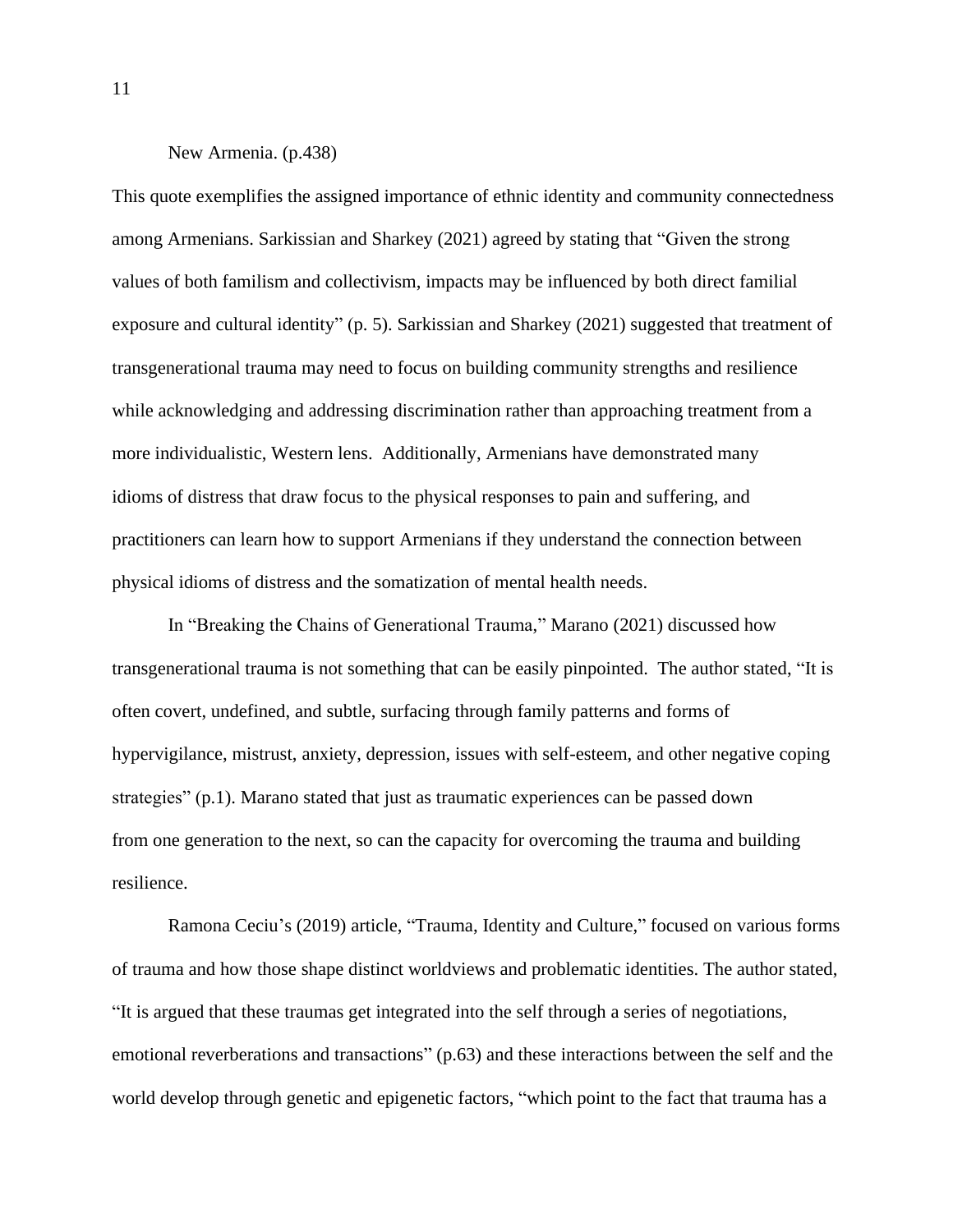transgenerational transmission and manifests in varied degrees and forms in different context of development" (p.63). The author focused on research done with second and third generations of Holocaust survivors and she discovered that "pride, strength, and gratitude are as much a part of the legacy as the negative effects of the experience" (p. 64). The process of passing down family behavioral patterns is considered to be done at both conscious and unconscious levels, and not only do they pass down to future generations the trauma, but also coping and adaptation patterns.

Kalayjian and Weisberg (2002) explored the physical, psychosocial, and spiritual impact of Genocide on the offspring of survivors. The authors conducted an exploratory study with second and third generation survivors of the Ottoman Turkish Genocide of the Armenians living on the East Coast of the United States of America. Whereas research focusing on the survivors of the Holocaust of the Jews is vast, very few studies have been conducted to explore the impact of the Genocide of the Armenians on its survivors and their descendants. The authors stated, "The Armenian American Society for Studies on Stress & Genocide (AASSSG) organized a workshop for the children and grandchildren of survivors of the Ottoman Turkish Genocide of the Armenians" (p.261). This workshop was open to all those whose lives had been directly or indirectly impacted by the collective trauma of the Genocide. Workshop facilitators were experienced group leaders who had worked in the field of Genocide and trauma studies for over a decade. They were both offspring of the Genocide and Holocaust survivors, and a chiropractor who specialized in psychosomatic manifestations and non-verbal body language was invited to assist the participants in gaining a greater awareness of how emotions affect body sensations. He too was a child of a Genocide survivor.

Kalayjian's (2002) six-step Bio-Psychosocial and Spiritual model was utilized. The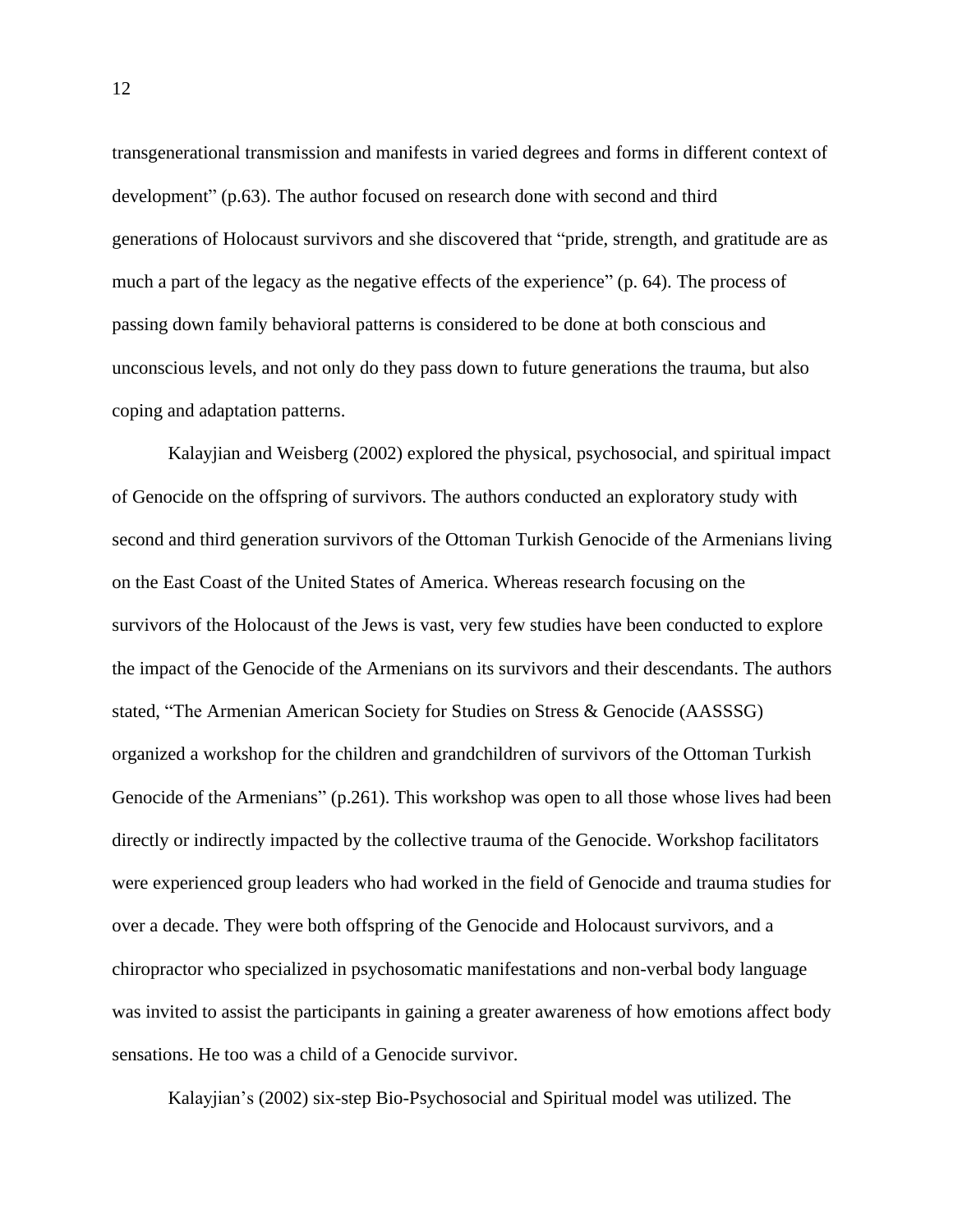following are the six-steps of this model: 1) assessment, 2) expression of feelings, 3) empathy and validation, 4) discovery of positive meaning, 5) information dissemination, 6) diaphragmatic breathing exercises and being mindful of the body" (p. 261). The majority of the respondents in this study expressed feeling burdened by having to carry emotional memories of previous generations. They were thus saddled with a sense of forced responsibility for carrying the memories and helping their ancestors. The group was given an opportunity to talk about and bear witness to the trauma, to grieve, and to restore trust.

According to Karenian et al. (2010) trauma can be transmitted at a personal level or collectively (cross-generationally), and the refugees and descendants of the Armenian Genocide are likely to have been subjected transmission of collective trauma. In this study a large portion of the Armenian people who participated reported various distressing symptoms of a traumatic character, which originated from knowing about the 1914-1918 events of the genocide. Karenian also stated that "people with more intense traumatic experiences reported a stronger connection to the Armenian community" (p.334).

#### **Art Therapy and Resilience**

The article "Resilience Through Art: Art Therapy with Holocaust Survivors from the Former Soviet Union" was culturally relevant to this review because Armenia was part of the former Soviet Union. It described how "art served as a response to events in the lives of the people who were impacted, and their environment, and how one can build resilience through art therapy, resolve internal conflicts and allow healing to take place" (Keselman, 2020, p1). Cultural trauma impacts members of a collective group when they "feel they have been subjected to a horrendous event that leaves indelible marks upon their group consciousness, marking their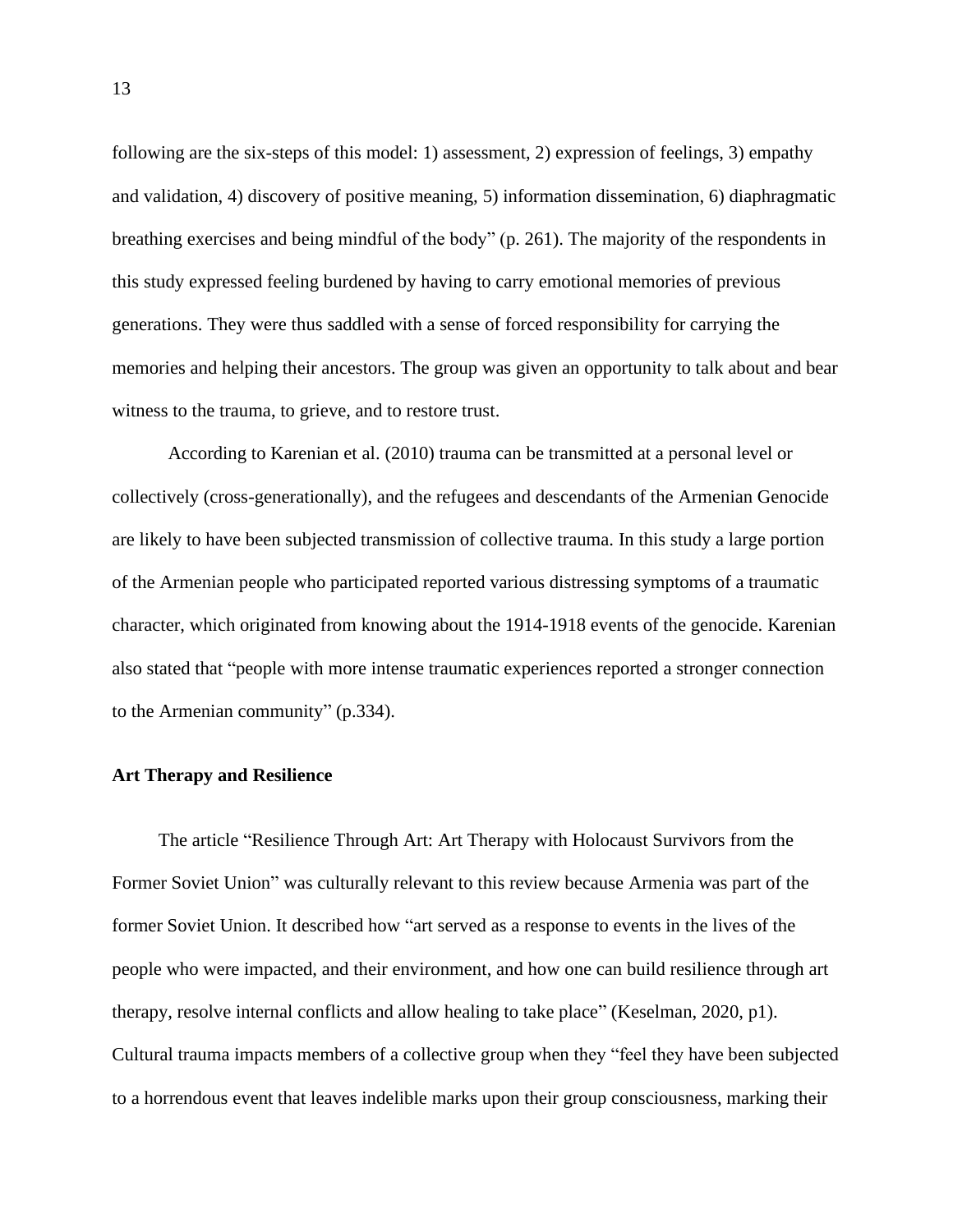memories forever and changing their future identity in fundamental and irrevocable ways" (p.2). The Holocaust and the Armenian Genocide are examples of cultural trauma that have disrupted and continue to disrupt the "cultural homeostasis, values, identity, and sense of belonging" (p.3) of Armenians and Jews around the world. Keselman (2020) reported studies and testimonials of the impact of art, and how art can provide an integrating and symbolic way of processing trauma. In Diamond and Shira's 2018 study:

Holocaust Survivors engaging in art demonstrated

greater resilience than both Holocaust Survivors who did not engage in art and the comparison groups of older adults (one group who engaged in art and another group who did not engage in art). (Keselman, 2020, p. 6)

While this article focused on the resilience of adults who have survived the Holocaust and the benefits of art for them, the next article discusses the growth response in youth survivors of a disaster.

The article "*Posttraumatic Growth in Youth Survivors of a Disaster: An Arts-Based Research Project"* focused on a group of youth who survived the earthquake in Peru in 2007 and focuses on how they demonstrate growth after trauma with the help of the arts. A group of faculty from the Expressive Arts Therapies program "conducted a 9-month art therapy intervention program with children and adolescent survivors of the earthquake who had acute trauma symptoms" (Mohr, 2014. p. 155). This added to my transgenerational trauma because of the earthquake we had in Armenia in 1988, so this connected to my research through another layer of cultural and transgenerational trauma. Those of us that were children in 1988 (I was 9 years old) are adults now and continuing to layer on the traumas without ever having dealt with any of it. The survivors of the Peru earthquake "expressed that participation in the creative arts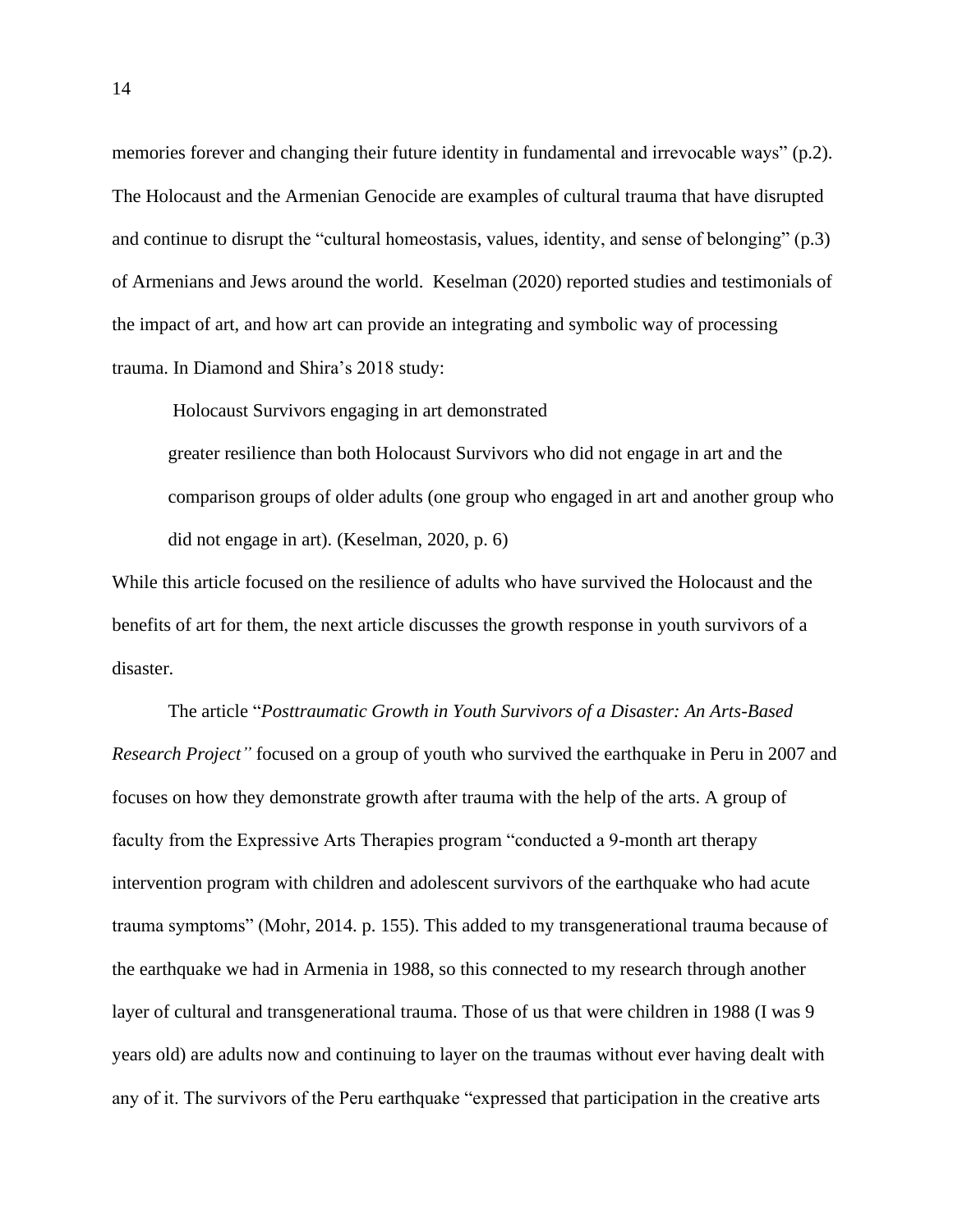program had provided relief and even a sense of joy during this stressful time" (Mohr, 2014, p. 155). Mohr conducted an art-based research three years after the earthquake with the same participants to see if there were any experiences of growth and understanding (p. 155). Mohr (2014) talks about:

Posttraumatic growth as a positive experience of change that may occur as a result of a struggle with difficult challenges or trauma which may bring heightened appreciation of meaning in interpersonal relationships, greater sense of personal strength, shifts in priorities, increased appreciation for small life events, and a richer interior life in the existential or spiritual sense. (p. 155)

The author stated artmaking becomes a means of expressing discomfort associated with the traumatizing event while empowering imagined possibilities for how positive change can come about, both within the self and in the environment" (Mohr, 2014, p. 156). Mohr (2014) chose photo elicitation, followed by art making and community sharing "because research on photo elicitation found that it acted as an effective trigger for memory recall, thereby evoking a more emotional and many-layered response from participants than interviews alone" (p. 157). Mohr attributed other elements to the growth of these youth survivors that were tied to their active participation in their community and being surrounded by proactive adults in said community and stated that - "It is likely that this set of circumstances, as well as their role in it, contributed in large part to their having experienced a sense of posttraumatic growth" (p. 157).

In an art therapy and mindfulness meditation studio group, Kalmanowitz and Ho (2016) helped the participants build strategies for safety, supported resilience, and worked with multiple levels of loss after extreme and traumatic experiences. They considered how the combination of art therapy and mindfulness in work with refuges acknowledges human suffering and traumatic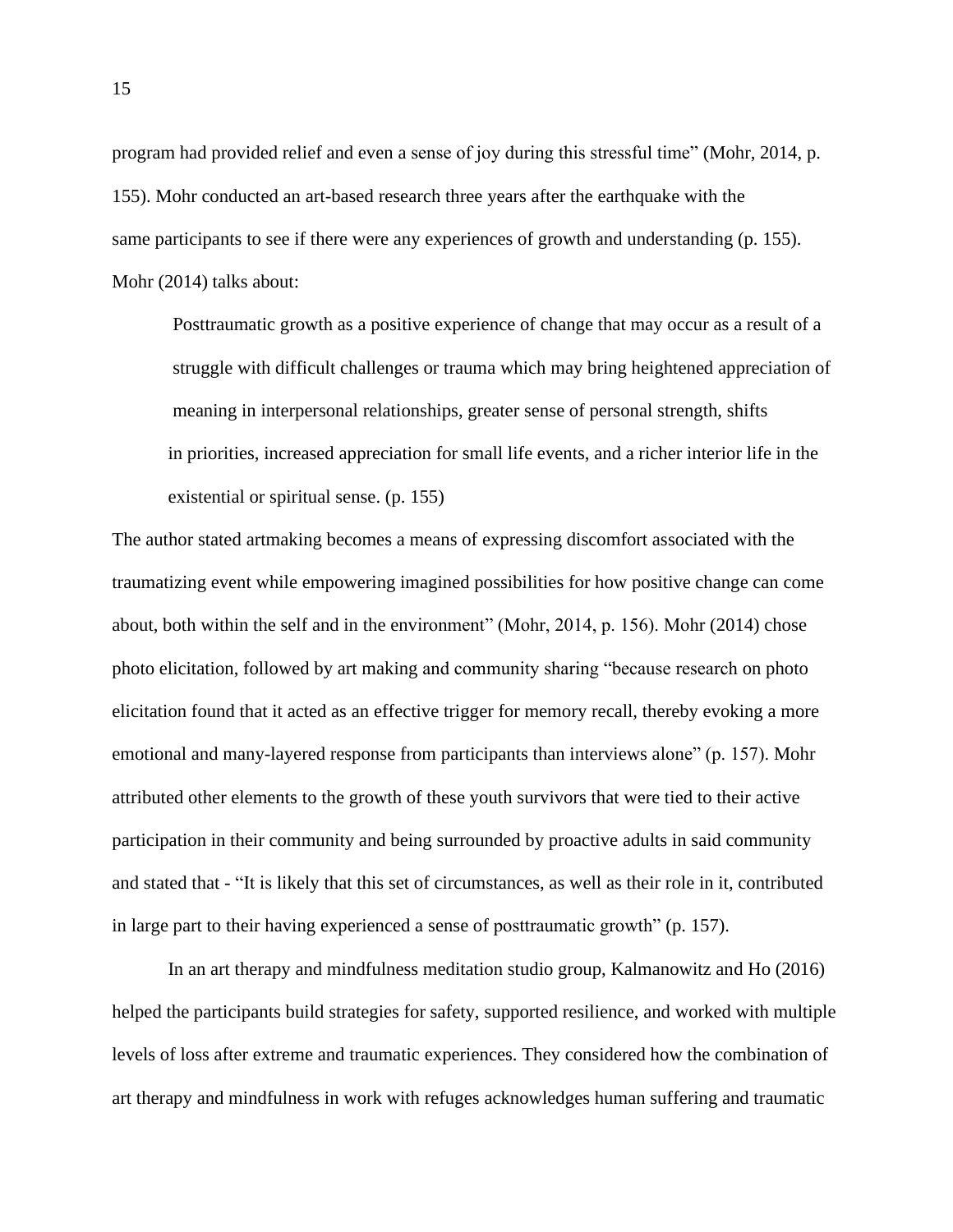events while at the same time recognizes the resilience that exists and the search for healing, health and growth. The authors stated that:

Trauma is responsive to mindfulness in that it works towards increased awareness and acceptance rather than to decreasing of awareness and of shutting down can assist in both emotional processing as well as cognitive processing through this attitude of acceptance, nonjudgement and present focus. (p. 58)

Some of the psychodynamic approaches to art therapy and trauma have begun to include an emphasis on the use of art, which emphasizes a connection between the body, biology and the mind. In the studio, art materials were available and introduced to the participants, but no theme was given, and mindfulness was introduced through the teaching of a variety of formal and informal mindfulness exercises. As van der Kolk suggests, the task in therapy in this context is "both to create a capacity to be mindful of the current experience and to create symbolic representations of past traumatic experiences with the goal of uncoupling physical sensations from trauma-based emotional responses, thereby taming the emotional terror" (Kalmanowitz  $\&$ Ho, 2016, p. 59). Further to this, van der Kolk suggested that movement is connected to trauma. Both art therapy and mindfulness meditation engage the individual through movement at different times. "Making art emerges directly from movement and mindfulness meditation focuses on the subtle movement of breath as well as the more direct engagement in walking meditation" (p. 60). The group participants reported that the combination of art therapy and mindfulness helped them cope day to day and allowed them to begin to get a sense of who they were and what they had lived through and who they could become (2016).

A four-drawing art therapy trauma and resiliency protocol study investigated the potential effectiveness for coping with adverse life events (Hass-Cohen et al., 2018). "Resiliency, as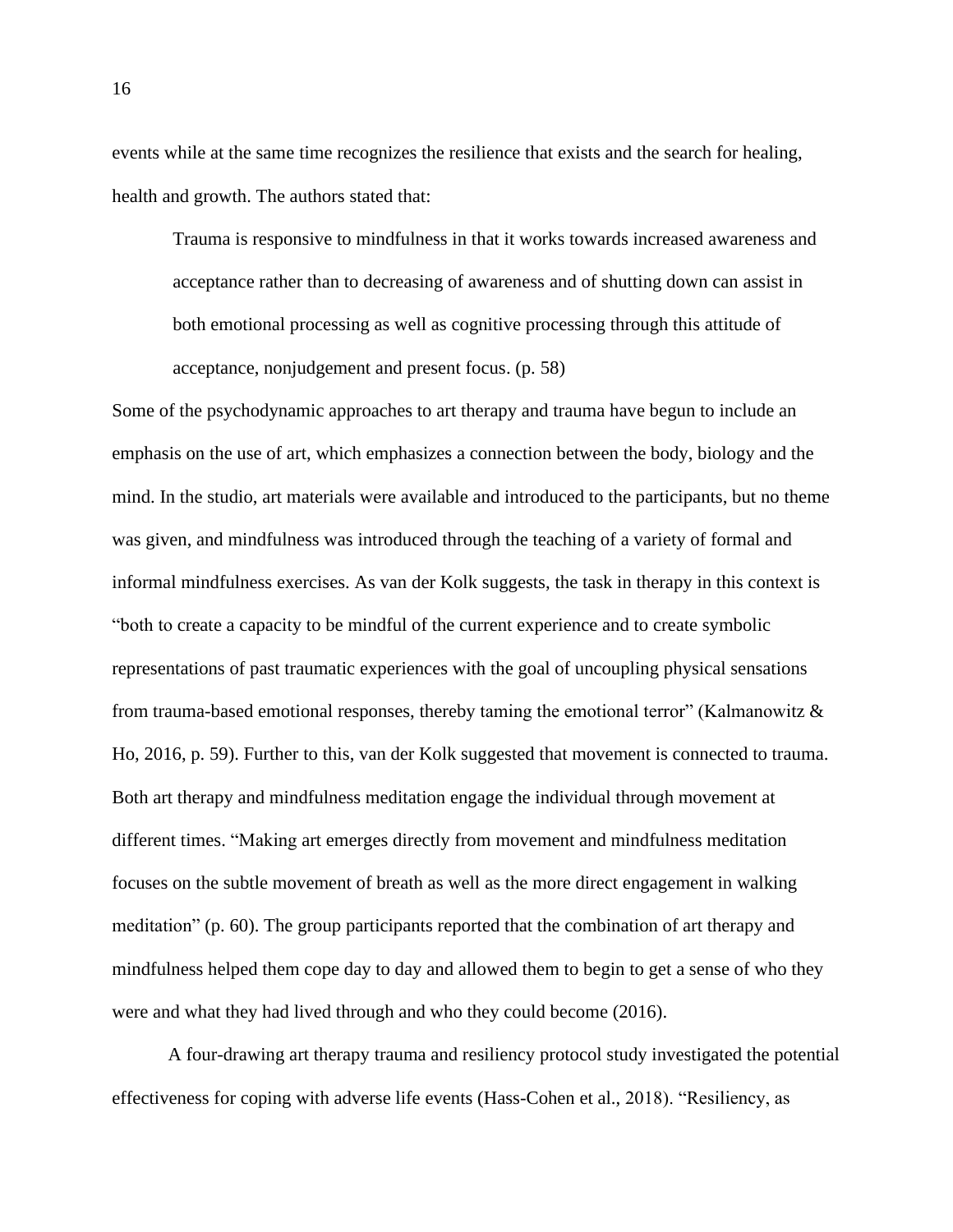fostered by creativity, imagination, and the arts therapies, is a critical factor in managing the impact of adversity" (p. 44). According to Hass-Cohen et al. (2018), artmaking promoted a novel sense of purposefulness, mastery, planning, and resourcefulness, which germinated the discovery of resiliency (2018). For this four-drawing protocol participants chose from a selection of colorful and white paper, and pastels or markers, and after each drawing they wrote a title and a short story about the drawing (2018). There was a follow up session with the participants five weeks later and there were significant decreases in the trauma effect rating and negative affect endorsements (2018). In the article "Resilience and Hope," the authors organized a communitybased arts project to help foster resilience and belonging with immigrant youth that might be struggling with insider/outsider dynamics (Lewis et al., 2021). In the second phase of the project the immigrant youth invited some of the local students to work with them. The focus was on intentional artmaking, with no critical commentary (positive or negative). In addition, it was non-evaluative in nature, there was no forced participation, witnessing, sharing, and participatory involvement of facilitators (2021). The authors explored the importance of hope and the impact it had on the immigrant and refugee youth through the creative process and uses of metaphor and symbolism. The authors stated that - "because the arts easily apply in outreach programming, they fit well as tools for working with people in non-intimidating ways, privileging human experience in image creation and the space that houses it" (p. 96). This collaborative art making helped the youth connect with others, increased their self-awareness, and fostered a sense of belonging. Lewis et al. (2021) stated that artmaking as a non-verbal creative process allowed for sharing one's presence and identity visually through creative images and noted the presence of hope in their art (p.96). The authors argued that hope is often a feature of resilience among youth who come from experiences of trauma in their homes and countries, at times including family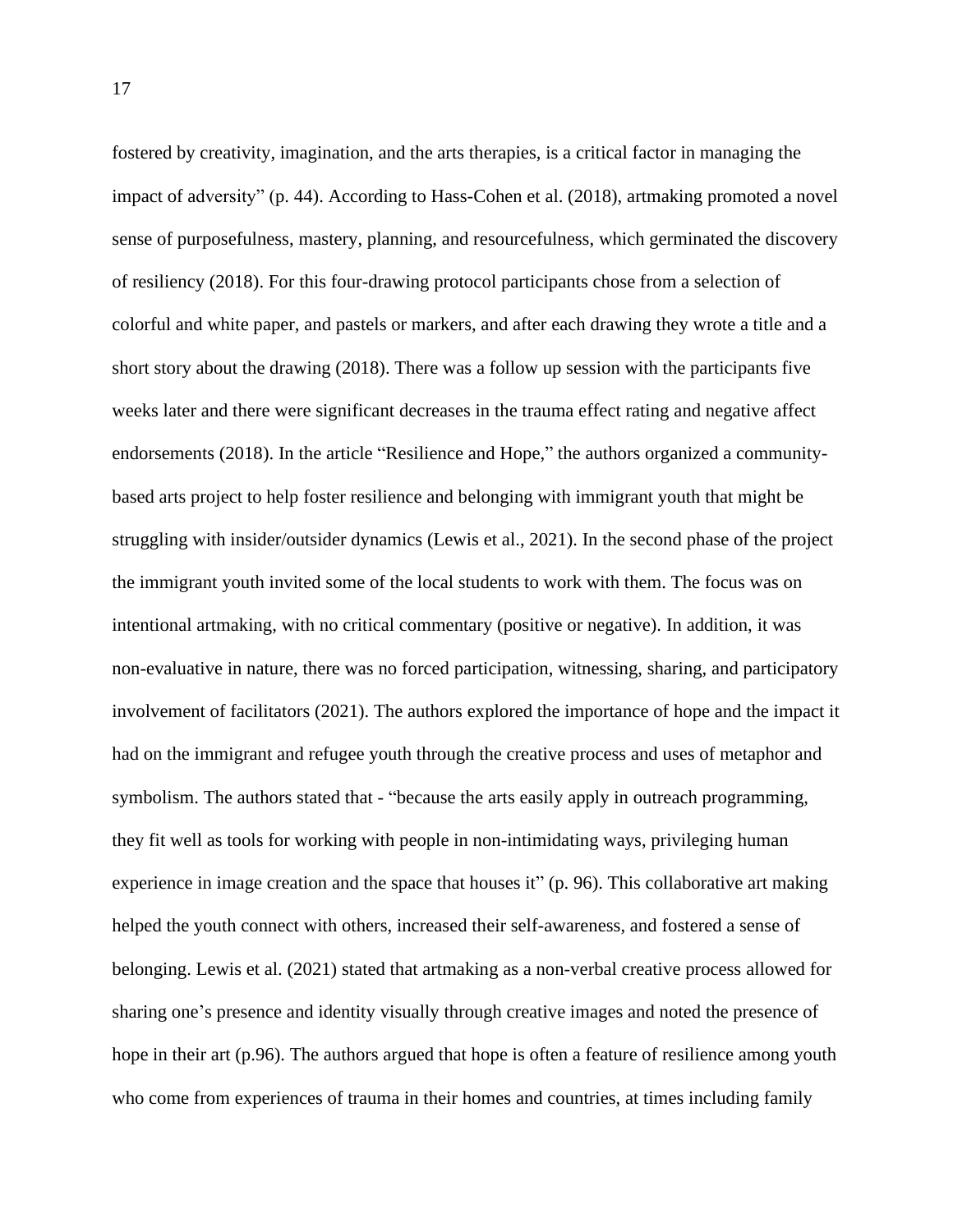separation (p. 100). "While deemed to be subjective concepts, we understand that resilience develops within engaged contexts, especially as it relates to experiences of struggle and trauma" (Lewis et al., 2021, p.96) and when resilience is present, the ability to cope and move through difficulty strengthens.

#### **Jungian Theory and Art Therapy**

Granot et al. (2018) interviewed 15 Israeli Jungian art therapists in a study exploring their perception of Jungian theory and its use in art therapy. The authors explored how Jungian art therapists' theoretical views amplified the impact of their art therapy practice. All of the art therapists that were interviewed felt that "JT (Jungian Therapy) was compatible with their particular philosophy of life and affected their perceptions of the client, therapist and the therapeutic process" (p.88) and this supported the rationale to integrate principles of Jungian Therapy into my response art to portray the symbolic language full of imagery and metaphors. In this study, "All the therapists viewed symbols as keys to treatment, and believed that working within symbolic strata could elicit change and transformation" (p.89). The most prominent transformative quality of the symbol is its universality. This does not mean that all symbols transcend cultures but that "the power of the symbol lies in establishing the individual experience" (p.89) that each client brings. Jung's ideas reinforce the basic concept in art therapy that art can be a meaningful form of communication, both consciously and unconsciously (p.91). Most art therapists in the study stated that they fostered an open creative environment by leaving the choice of materials as well as content of the art up to the clients.

Skov (2013) discussed using symbols as self-representation, provided the opportunity to explore different parts of the unconscious and to change the attitude to self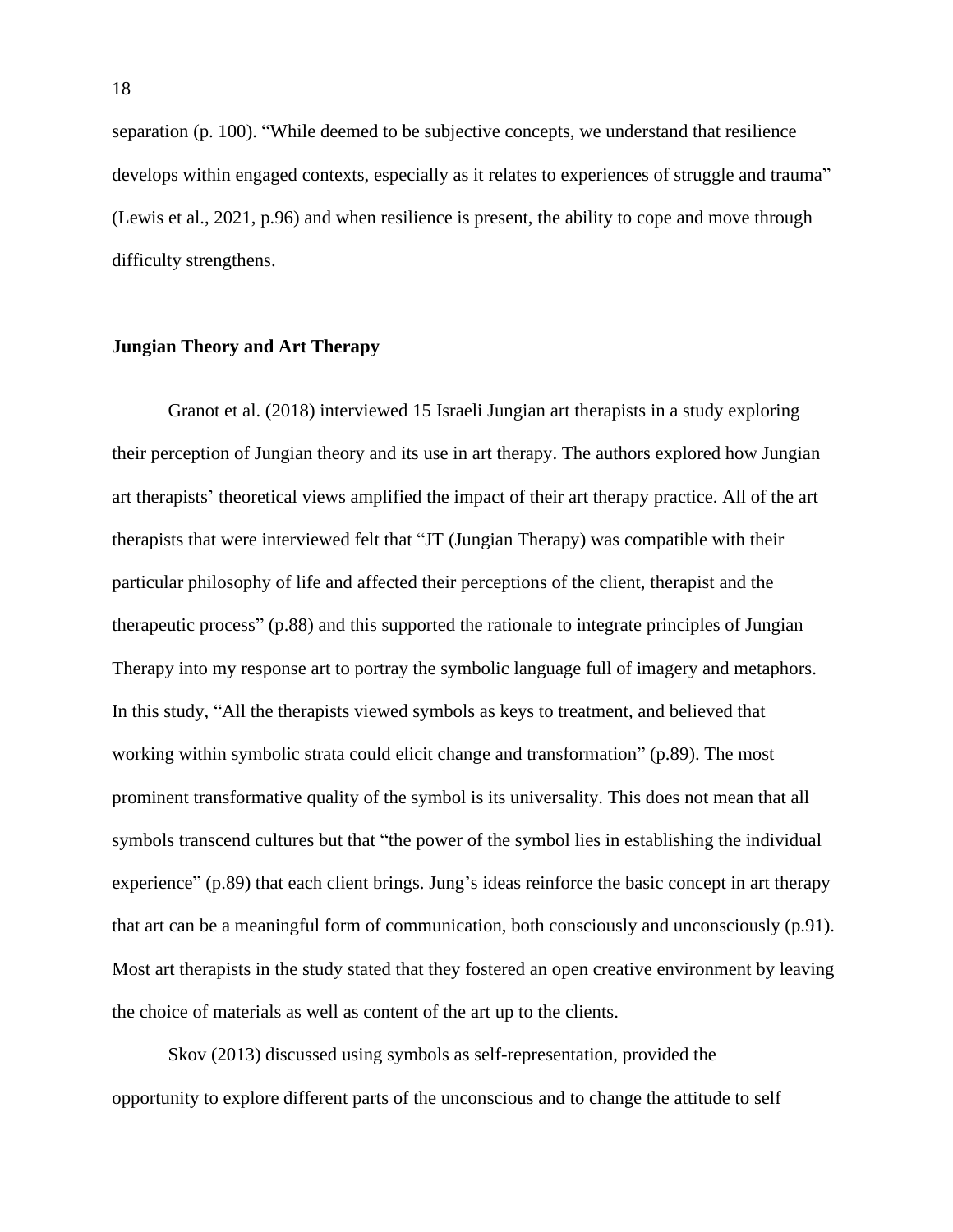through that exploration. In her study, Skov (2013) stated that the "transformative process of consciousness develops through the compensative function of the self, operating through the art making process, followed by therapeutic exploration of the image leading to an ego-self relationship" (p.1). She had some great suggestions for group art therapy and how

groups can hold, mirror and confront original new parts of the individual self when some attention is laid on group dynamics, and when the individual has been given enough time to become familiar with the inner self before confronting the collective. (p.2)

Skov (2013) noted that there can be confusion due to not knowing what the image means on a personal level which will come during the "free exploration" of the image when the "solution to a problem appears intuitively as a result of the transcendent function" (p.4). In her opinion, the imaginative and non-personal dialogue came before the client's personal association, and if the client made personal association too soon the therapist would redirect to fully explore the image (Skov, 2013). Characteristic for a Jungian approach in art therapy is an intentional activation of the unconscious through the creative process and therapeutic use of images. Skov (2013) discussed the spiritual domain becoming more active in the creative process and imaginative exploration of the artwork and how the "spiritual approach in art therapy is grounded in the understanding of the self as an inner guide" (p.12).

#### **Art- Based Response**

To further reflect and amplify the content examined in the literature review I worked in a semi-open studio style with spontaneous creation of art and a specific focus on cultural identity and exploration of cultural trauma. With the focus on Jungian art therapy, the creation of art focused on personal and cultural symbols, such as crosses, pomegranates, trees, Mount Ararat,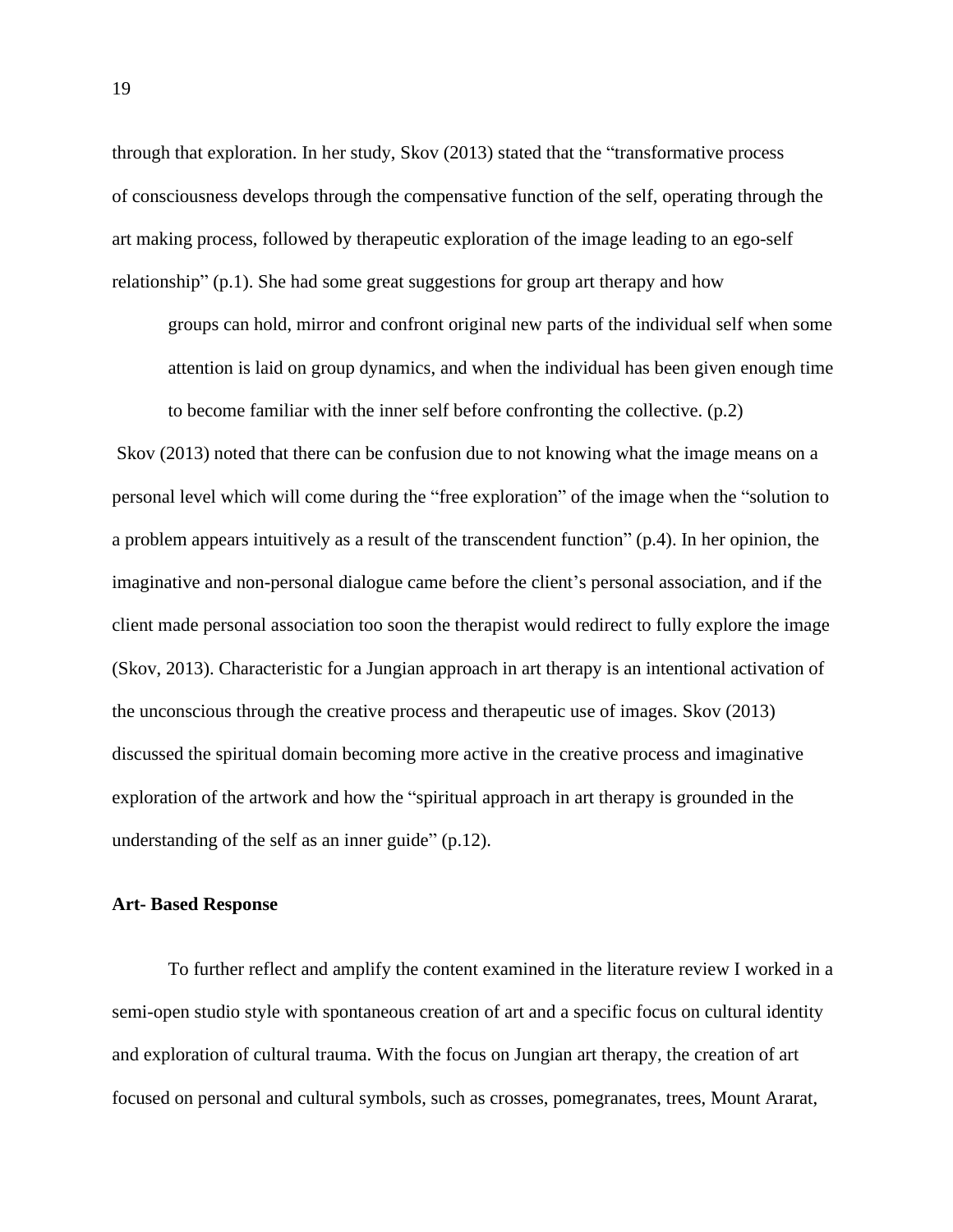ornamental Armenian designs, an Armenian church, the monument of the Armenian Genocide, and writing in Armenian. Based on Jung's *Red Book,* I created an altered book (Figure 1.) with a series of mandalas as I worked through the thesis process. I chose *The Da Vinci Code* to alter because of all the art symbolism that the book contained. I used polymer clay to create the tree on the cover and used resin to create the Armenian ornamental designs. As I worked on some of the ornamental pieces that I created in resin, I asked my daughter to join me in the making process. This was a good bonding experience for us as we played and created together, and she learned about the Armenian design elements. In some of them I used mustard seeds to represent my faith and the quote from the Bible: "If you have faith as small as a mustard seed, you can say to this mountain, move from here to there, and it will move. Nothing will be impossible for you." Once these pieces were ready, I used them on the cover of my altered book.

As Granot (2018) stated in his article that the Israeli Jungian art therapists saw the use of symbols as a key to treatment, so I used a lot of symbols in my mandalas in the book and in my drawings in general. One of the mandalas included Mount Ararat and Noah's Ark (Figure 2.), which the Bible states that Noah's Ark landed on Mount Ararat. This also illustrates the importance of religion throughout Armenian history, with Armenia being the first nation to adopt Christianity in 301A.D. As I was working on the mandalas and looked back on them, I realized that the work I was doing in the artmaking was on the surface and childlike. I was not delving deep because I was afraid of the intense emotions that would come of it. Once I worked through this process, I was able to push through, dig deep, and just focus on the process without trying to make "pretty" art with my symbols. The mandalas started to be more organic and expressive, and the larger pieces reflected the difficult process of recognizing resilience.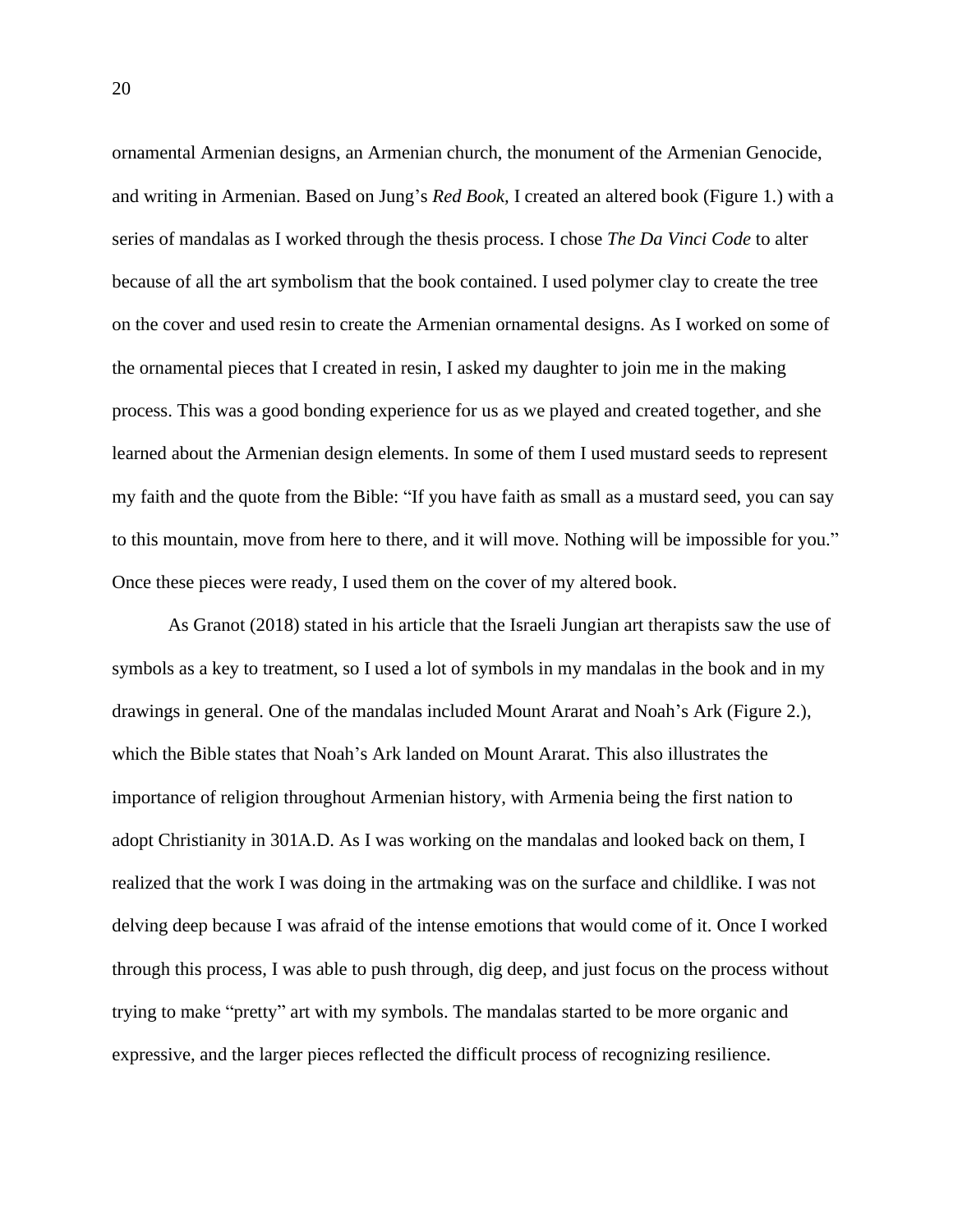

Figure 1

The larger pieces of artwork were done on 14 by 18-inch mixed media paper, experimenting with traditional art materials like charcoal (Figure 3), chalk and oil pastels, and paint, along with nontraditional materials like Armenian coffee (Figure 5) and pomegranate ink made out of the seeds of the pomegranate. I used my "inner guide" (Skov, 2013, p. 12) in the creation of these art pieces to help explore and express what I was feeling. The charcoal drawing (Figure 3) was a spontaneous drawing, in which I was continuously moving and not stopping to think about what arose. This piece evoked a lot of emotions but at the end it felt cathartic. There were a lot of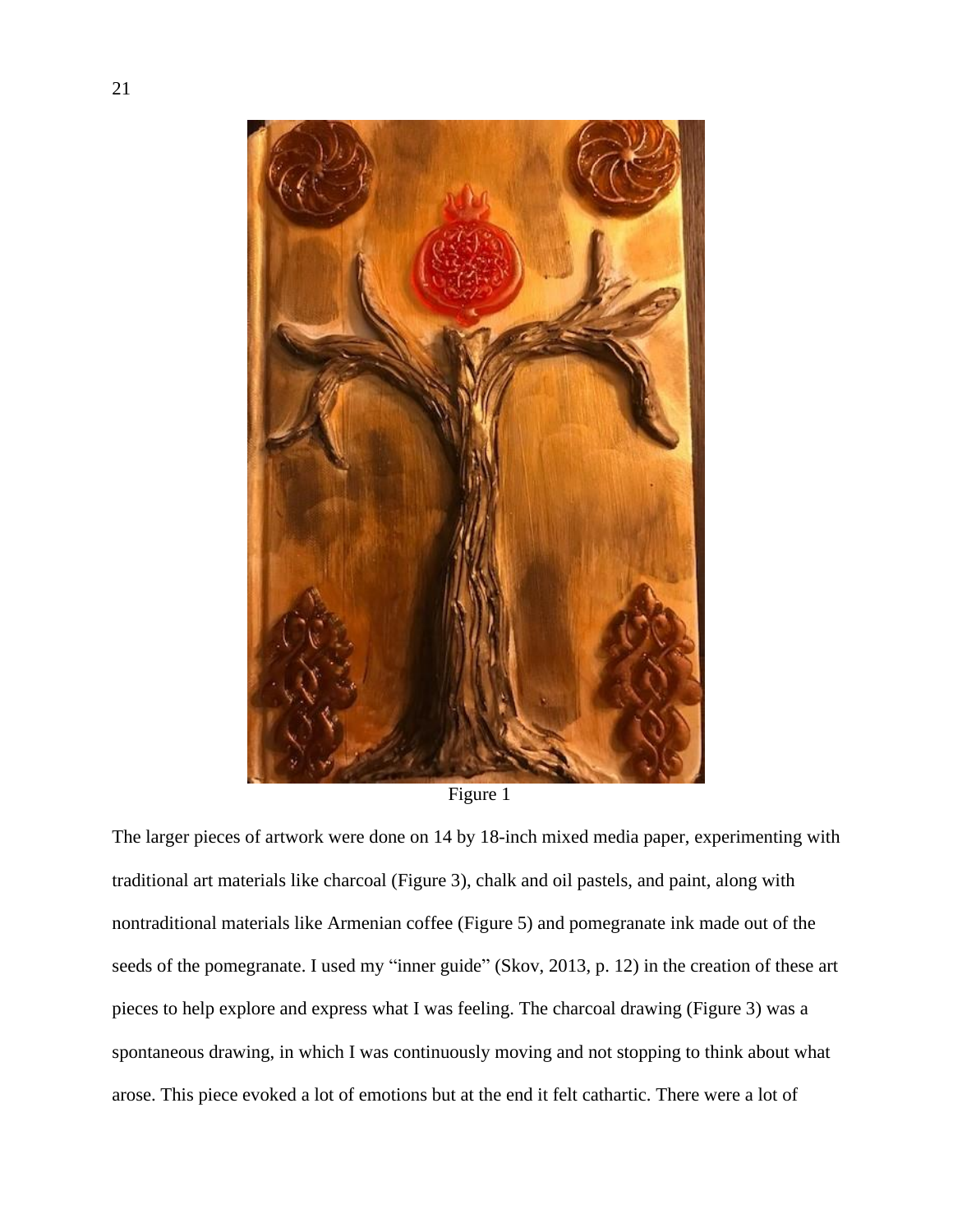



symbols in there that showed the silence and blindness of the world to what was happening in Armenia in 2020 during the war. This drawing was dark and expressed the anger and the hurt I was feeling from the silence of this world not acknowledging what was happening in my homeland. It made me reflect on the resilience of the Armenian people and how they continue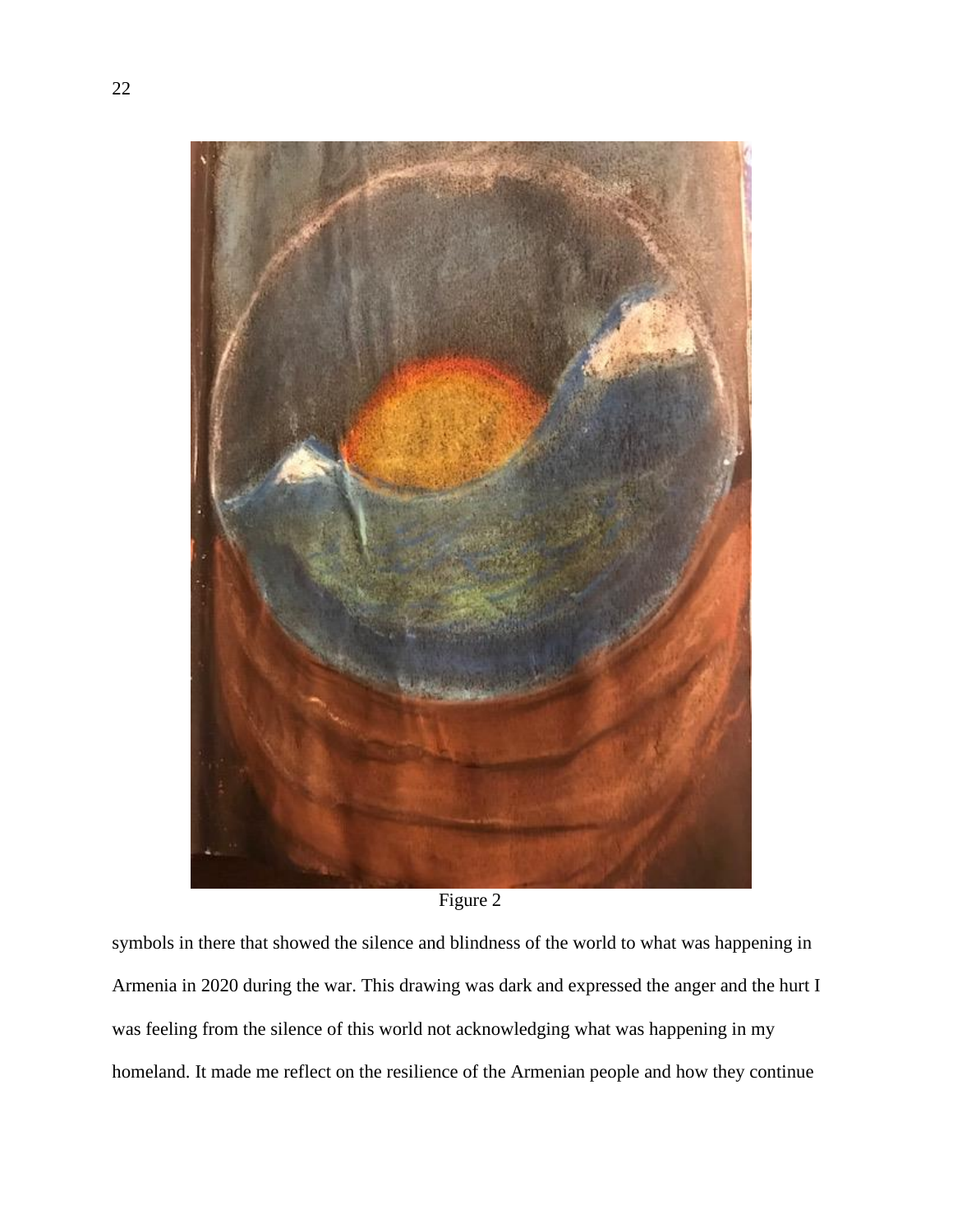living, rebuilding, and creating after each war. Then I created a smaller pen and ink drawing (Figure 4) with charcoal of a winter tree with bare branches and a red pomegranate made of resin.



Figure 3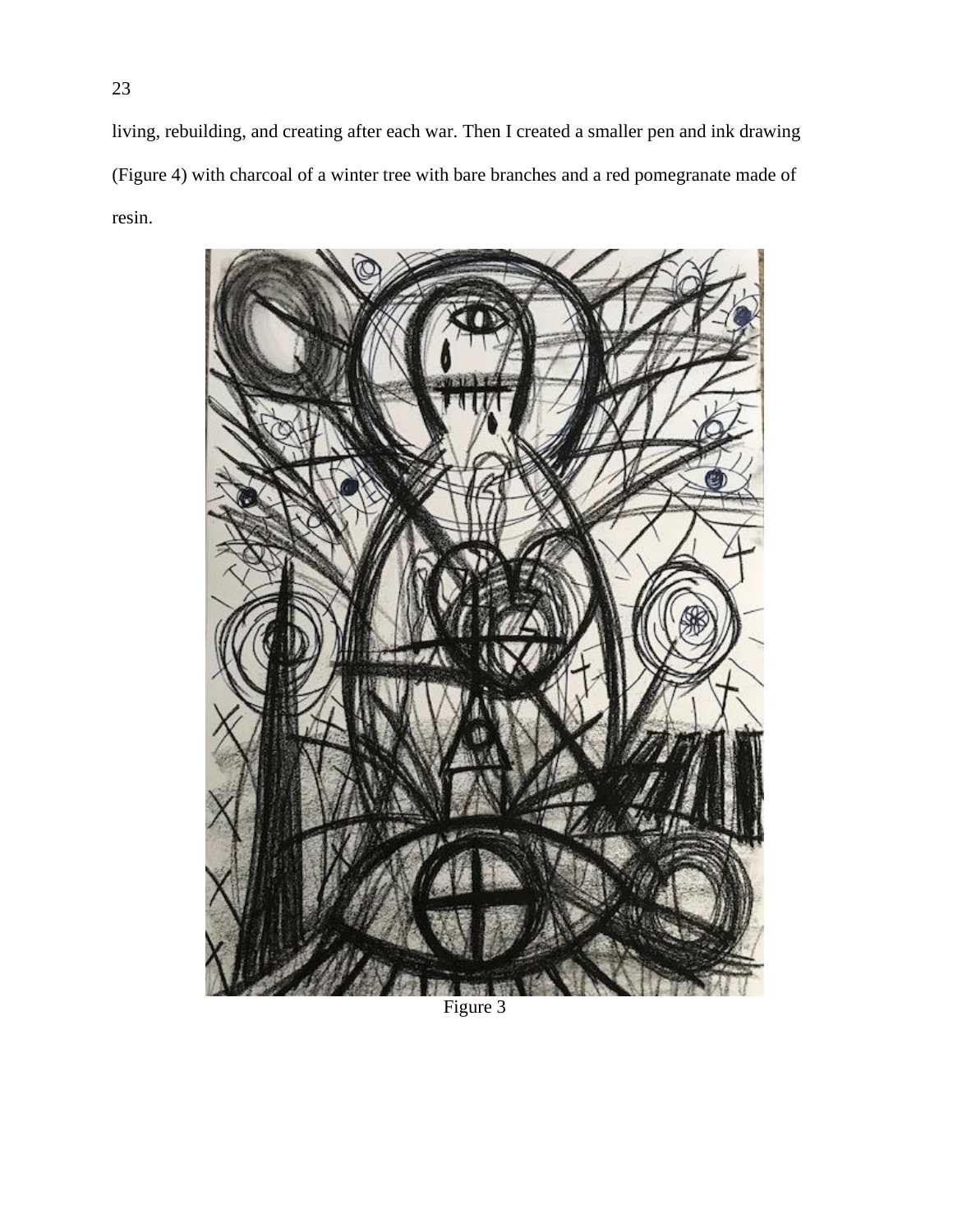As I reflected on the drawing, I thought the tree represented Armenia in its current state. Armenia does not have riches to offer to the world; it just has a rich history and culture, and people that have great minds and have contributed a lot to this world.



Figure 4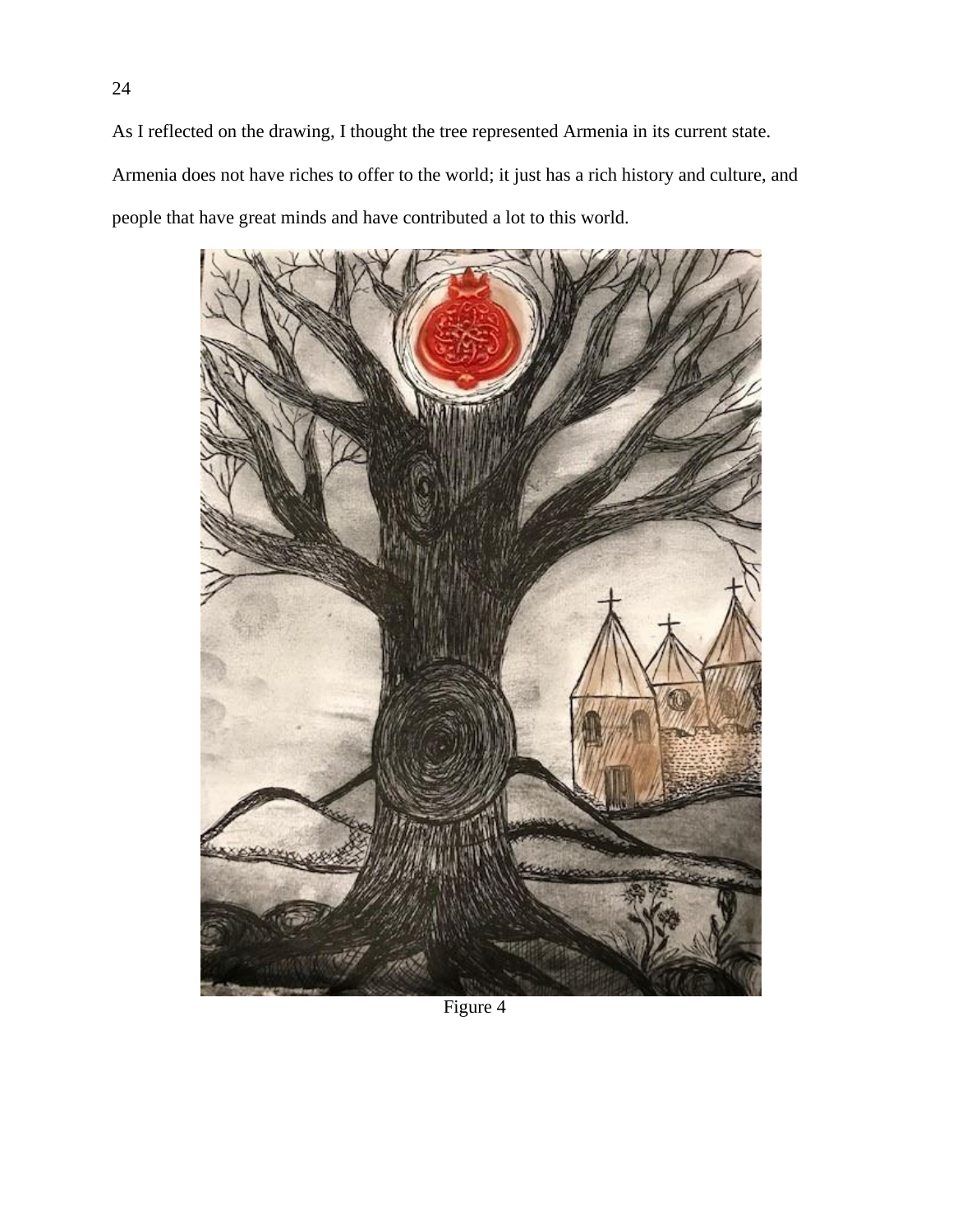In the final piece of art I included, I wanted to end on a positive note to focus again on the resilience and faith that carries the Armenian people through the most difficult times. This was illustrated by the mixed media collage of the Armenian church (Figure 5). For the painting of the church, I used Armenian coffee to paint it and this added a sensory component to the process, which evoked a strong sense of my culture. The focus of the art creation was on the feelings that arose from past historical events and the current war that has been spanning the past two years and the choice to focus on the resilience of my culture and my family with the intention of passing those patterns on to others.

As I continued the process of the artmaking, I started to think of myself as being resilient and I recognized the benefits of artmaking to build resiliency and address transgenerational trauma. Psychotraumatological studies carried out in Vilnus University in Lithuania indicated that people who are survivors of direct political repression and even intergenerational transmission of trauma also demonstrated an intergenerational transmission of resilience (Gailiene, 2019).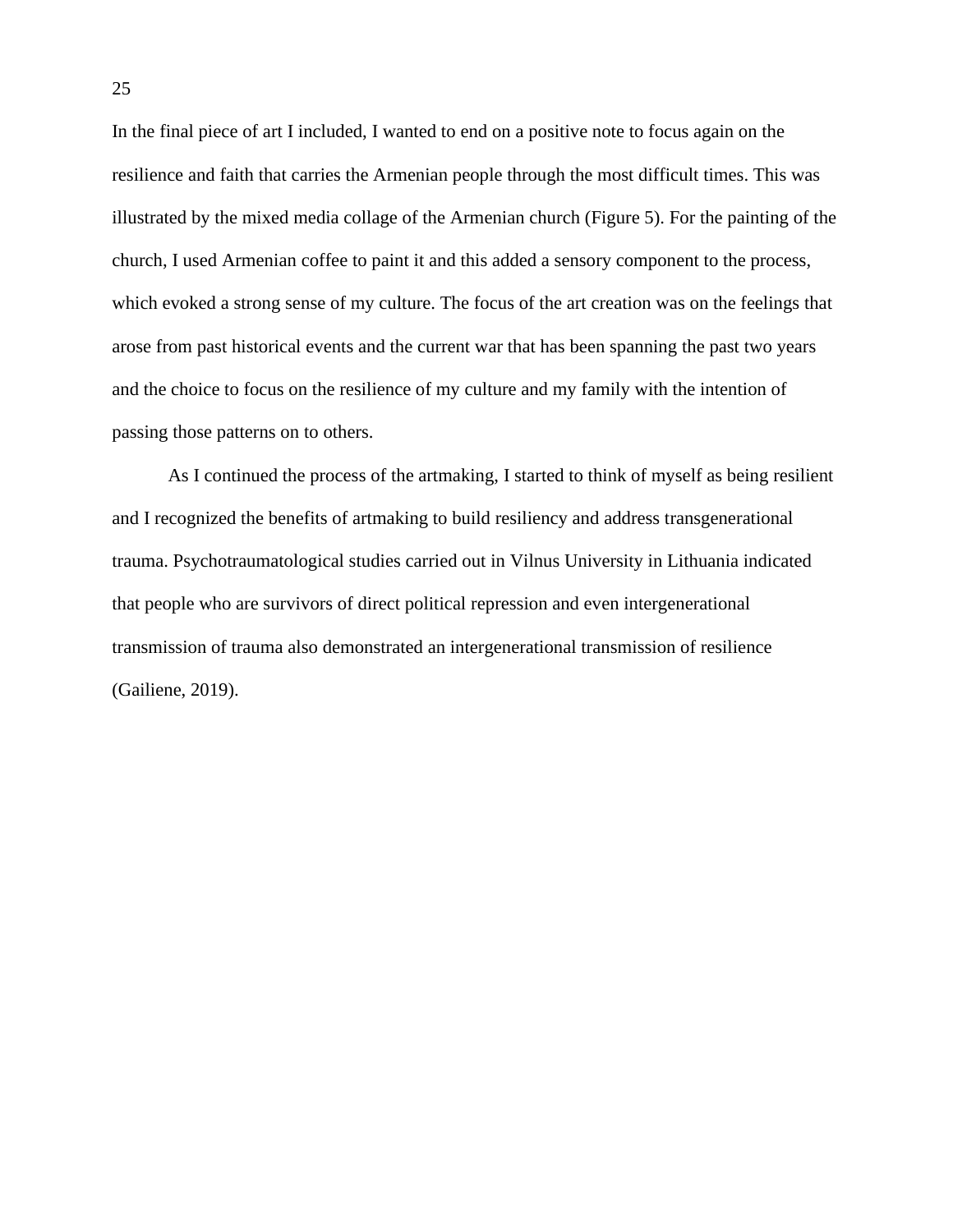

Figure 5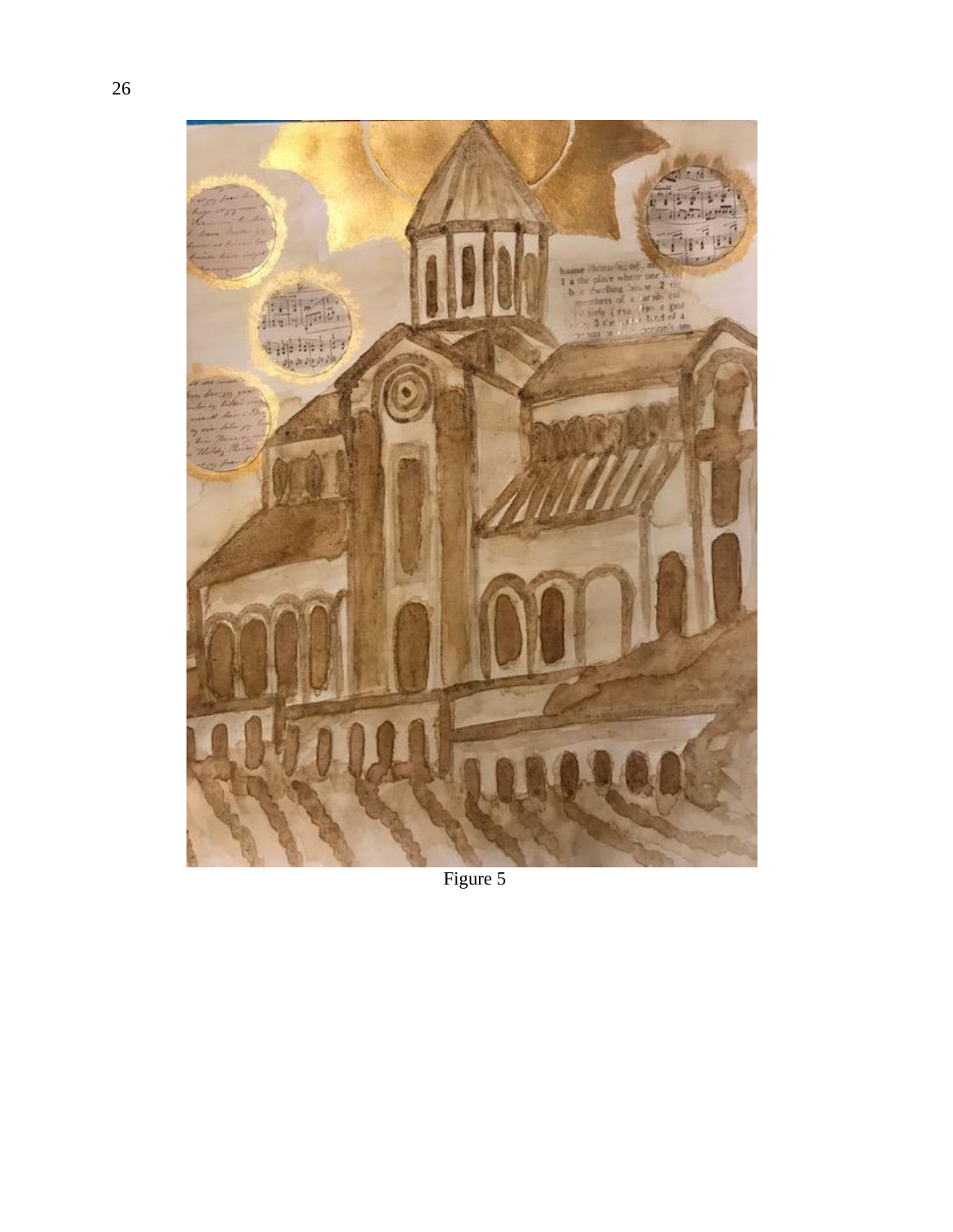#### **Discussion**

The purpose of this thesis was to research the topic of the transmission of cultural trauma from one generation to the next within the context of the Armenian Genocide and other wars in Armenia. Most of the literature found on the topic pertained to the Holocaust and how the trauma, but also the resilience of the people, transcended from one generation to the next. Rosenthal (2021) discussed how transgenerational trauma is stored in the body and is passed down from one person to the next, and since I am Armenian and have lived through some of the traumatic events in Armenia but have also inherited some of this cultural trauma, I wanted to explore this the art processes in arts-based response and in the literature review. The aim of coping with the trauma is to restore a healthy cultural identity that ensures the recognition of one's own uniqueness (Gailiene, 2019) and to overcome the trauma once the repressed memories are processed through art.

In the art making I was avoiding delving deep by creating "pretty" and childlike images that were not representative of my feelings, especially the anger and sadness I was feeling with the current war in Armenia. Once I processed these feelings and was able to be kind to myself and ask my "inner guide' to help me through this process, I found my resilience and continued to work. The art making process kept me going and gave me a sense of hope. I recognized the benefits of using art, and exploring and playing with different art materials and techniques to help build resilience.

Recommendations include working directly with the Armenian using Jungian art therapy in a semi-open studio concept. More research is needed in exploring these approaches in a community or group work, especially with the Armenian population who have strong ties to their communities.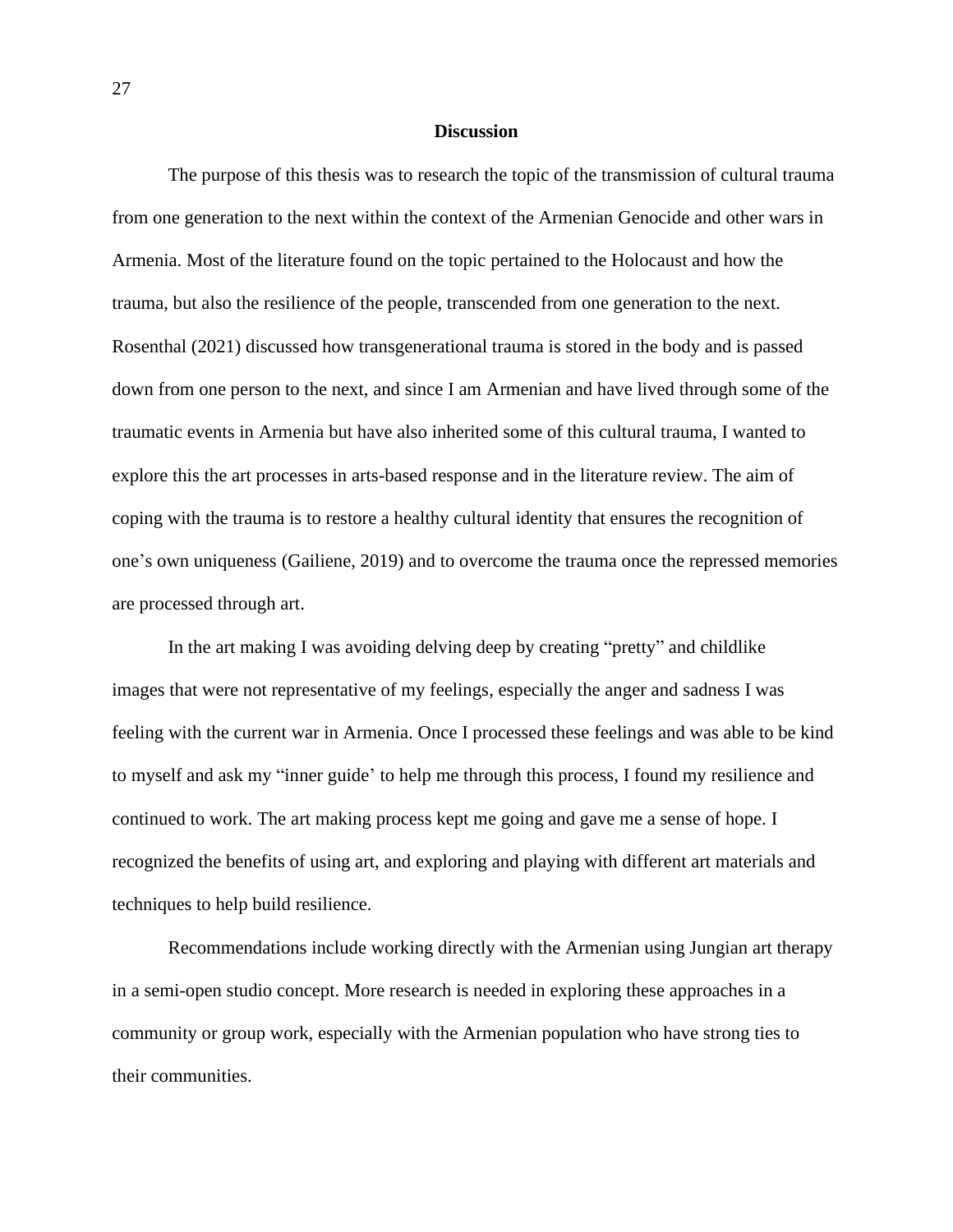Studies of the effects of collective trauma and of the interplay between individual and communal efforts in coping with cultural trauma are lacking (Gailiene, 2019), especially those pertaining to the Armenian culture. A deeper understanding of the processes of cultural trauma requires careful study and comparison of the deep traumatic experiences and coping processes of the Armenian people. The research can also be applied to other countries and cultures that have suffered wars and genocide with specific focus on cultural differences.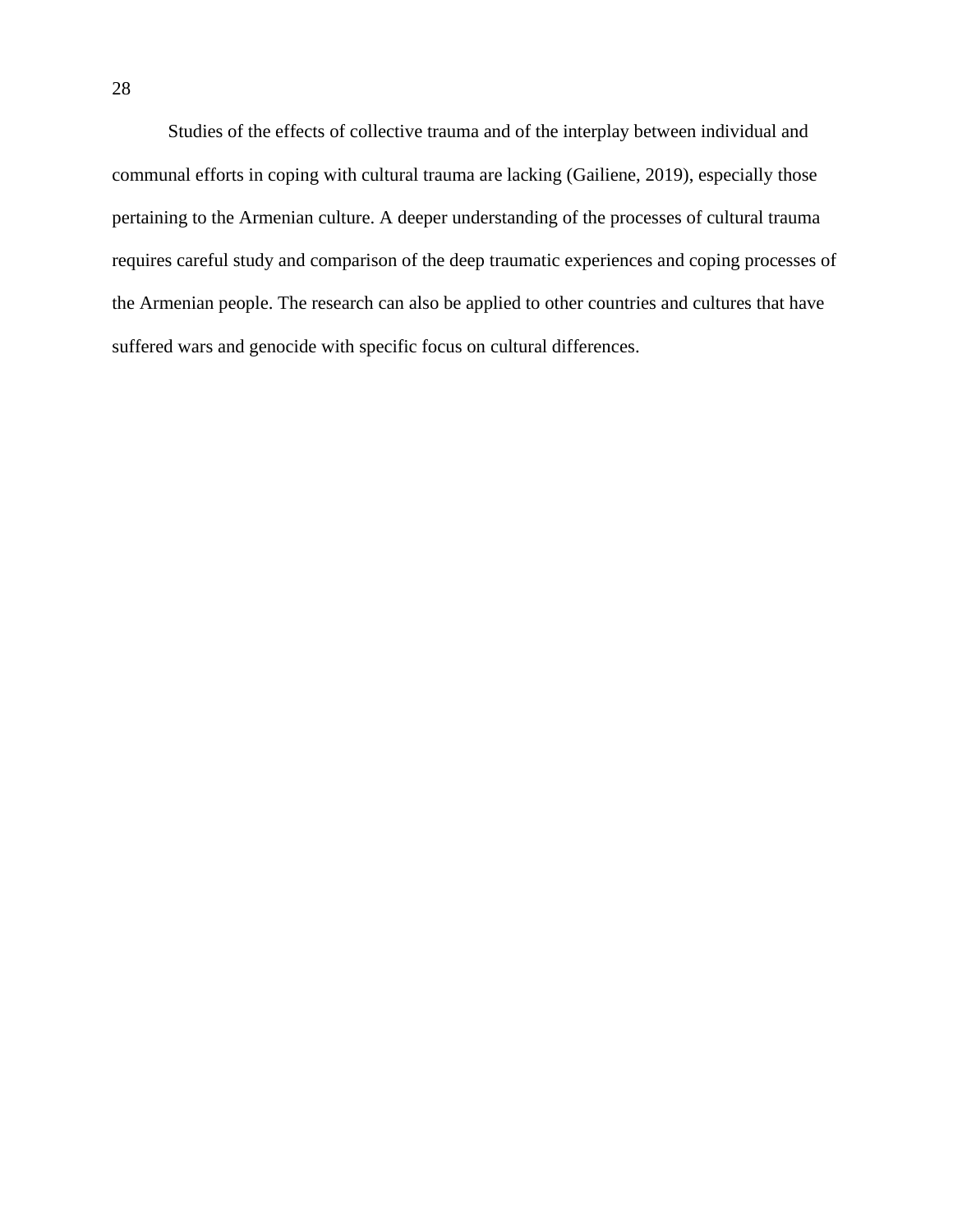#### **References**

- Akthar, Z. & Lovell, A. (2019). Art therapy with refugee children: A qualitative study explored through the lens of art therapists and their experiences. *International Journal of Art Therapy, 24(3),* 139-148. https://doi.org[/10.1080/17454832.2018.1533571.](https://doi.org/10.1080/17454832.2018.1533571)
- Braga, L., Mello, M., & Fiks, J. (2012). Transgenerational transmission of trauma and resilience: a qualitative study with Brazilian offspring of Holocaust survivors. *BMC Psychiatry*, *12* (134).
- Burleson, S. & Giordano, A. (2016). Spatiality of the stages of genocide: The Armenian Case. *Genocide Studies and Prevention: An International Journal*, *10*(3), 39-58.
- Ceciu, R. (2019). Trauma, identity and culture: An interdisciplinary and multicultural exploration. *University of Bucharest Review, 9*(2), 63-72.
- Chu, V. (2010). Within the box: Cross-cultural art therapy with survivors of the Rwanda genocide. *Art Therapy: Journal of the American Art Therapy Association*, *27*(1), 4-10.
- Der Sarkissian, A. & Sharkey, J. (2021). Transgenerational trauma and mental health needs among Armenian genocide descendants. *International Journal of Environmental Research and Public Health*, 18, 10554.
- Gailiene, D. (2019). When culture fails: Coping with cultural trauma*. Journal of Analytical Psychology*, *64*(4), 530-547.
- Granot, A., Regev, D., & Snir, S. (2018). Jungian theory and its use in art therapy in the viewpoint of Israeli Jungian art therapists. *International Journal of Art Therapy: Inscape*, *23*(2), 86-97.
- Greedy, J. (2013). Parallels to syntropy and resonance in Jungian psychology and Rosen method body work applied to the treatment of individual and collective trauma: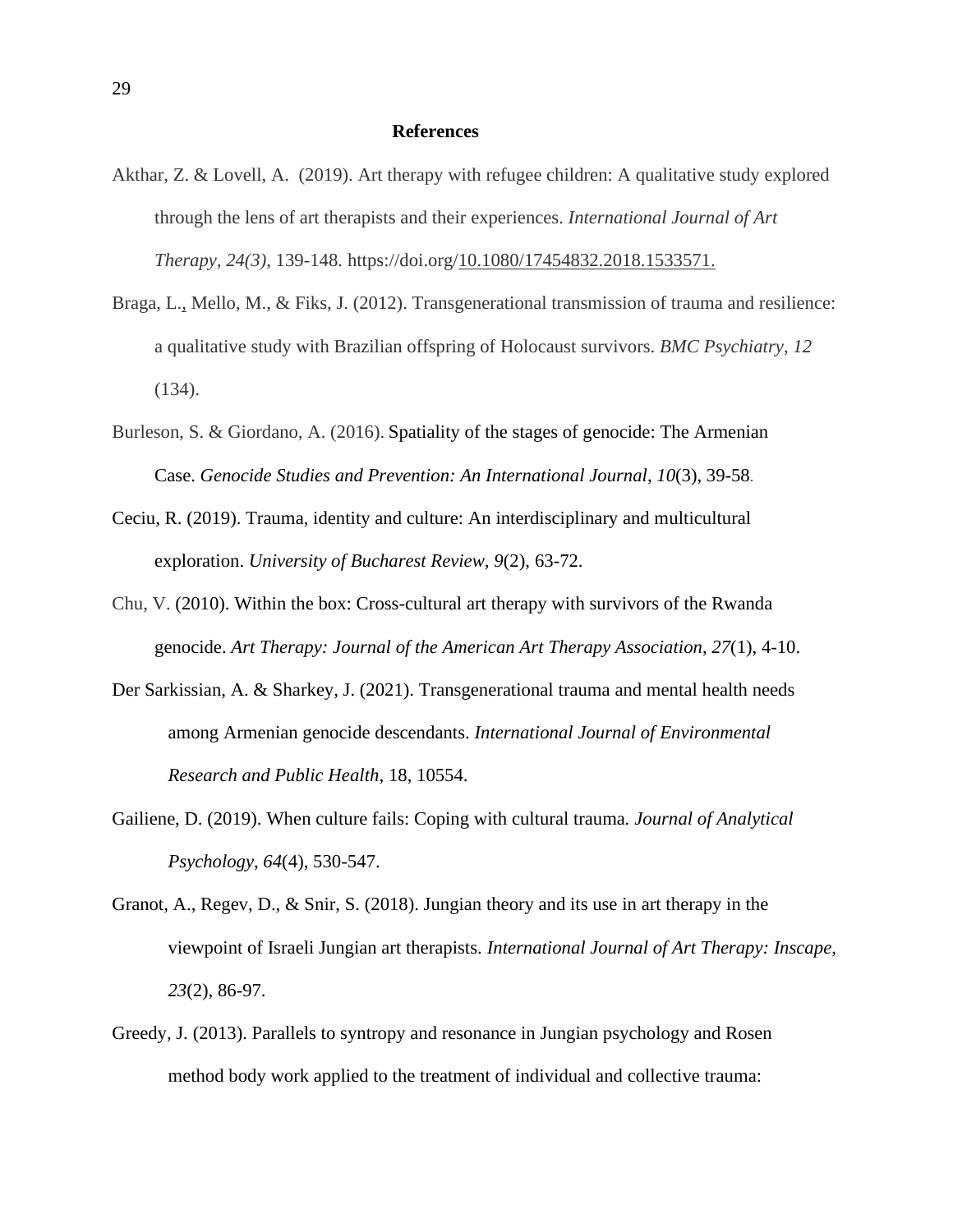Theory, methods and an *in vivo* experiment. *Syntropy*, (2), 90-102.

- Hirschberger, G. (2018). Collective trauma and the social construction of meaning. *Frontiers in Psychology*. 9:1441. https://doi.org/10.3389/fpsyg.2018.01441.
- Kalayjan, A. & Weisberg, M. (2002). *Generational impact of mass trauma: The Post-Ottoman Turkish genocide of the Armenians*. *Writers Club Press*.

Karenian, H., Livaditis, M., Karenian, S., Zafriadis, K., Bochtsou, V., & Xenitidis, K. (2010). Collective trauma transmission and traumatic reactions among descendants of Armenian refugees. *International Journal of Social Psychiatry*, *57*(4), 327-337.

- Kaselman, M. (2020). Resilience through art: Art therapy with holocaust survivors from the former Soviet Union. *A Journal for Caregivers and Families*, (10*)*. Retrieved from [https://kavod.claimscon.org/2020/01/resilience-through-art-art-therapy-with-holocaust](https://kavod.claimscon.org/2020/01/resilience-through-art-art-therapy-with-holocaust-) survivors-from-the-former-soviet-union/.
- Koh, E. (2021). The healing of historical collective trauma. *Genocide Studies and Prevention*: *An International Journal, 15,* 115-133*.*
- Lewis, L., Mcleod, H. & Li, X. (2021). Resilience and hope: Exploring immigrant and refugee youth experiences through community-based arts practice. *Engaged Scholar Journal: Community-Engaged Research, Teaching, and Learning, 6*(2), 88-104.
- Marano, H. (2021). Breaking the chains of generational trauma. *Psychology Today*. Retrieved from [https://www.psychologytoday.com/us/blog/the-flourishing-family/202107/breaking](https://www.psychologytoday.com/us/blog/the-flourishing-family/202107/breaking-)the-chains-generational-trauma
- Mohr, E. (2014). Post traumatic growth in youth survivors of a disaster: An arts-based research project. *Journal of American Art Therapy Association*, *31*(4), 155-162.

Roghanchi, M., Mohamad, A., Mey, S., Momeni, K., & Golmohamadian, M. (2013). The effect